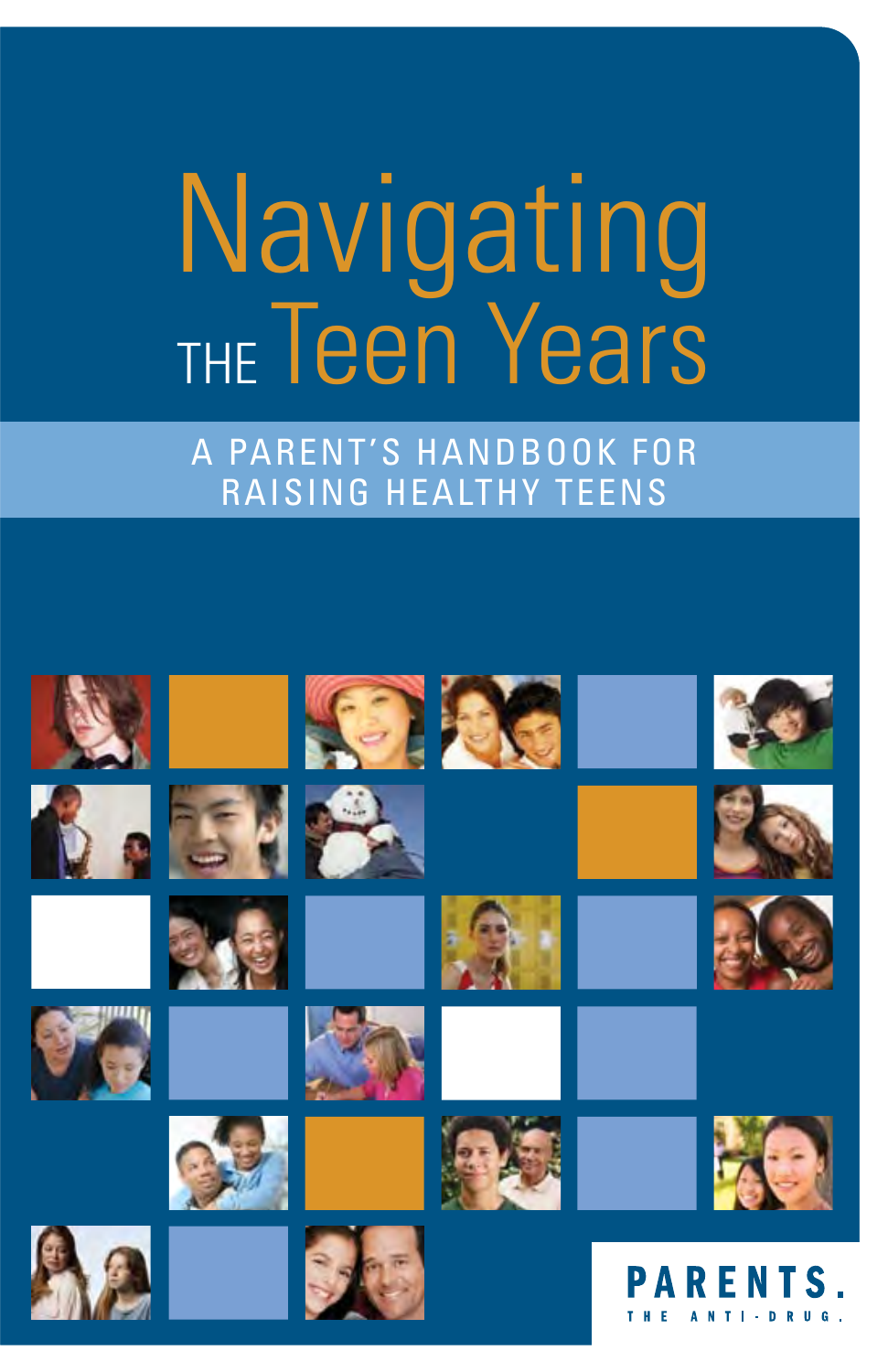Dear Parent,

Navigating the teen years can be formidable. But research shows that kids who learn from their parents about the dangers of underage drinking, illicit drugs, tobacco use, dangerous driving and other risky behaviors are less likely to engage in them.

This booklet provides the information and expert advice you need to help guide your teen to a healthy life. From setting expectations and rules to monitoring your teen, to being a good role model, the advice is simple and easy to do, with suggestions for actions to take daily, weekly or monthly. Whether you are a mom or dad, single or married, grandparent or other caregiver, this handbook provides tips and advice that you can use.

The nation's pediatricians thank you for taking the time to focus on your teen's healthy growth and positive future. It's an investment you'll never regret.

Sincerely,

American Academy of Pediatrics



DEDICATED TO THE HEALTH OF ALL CHILDREN®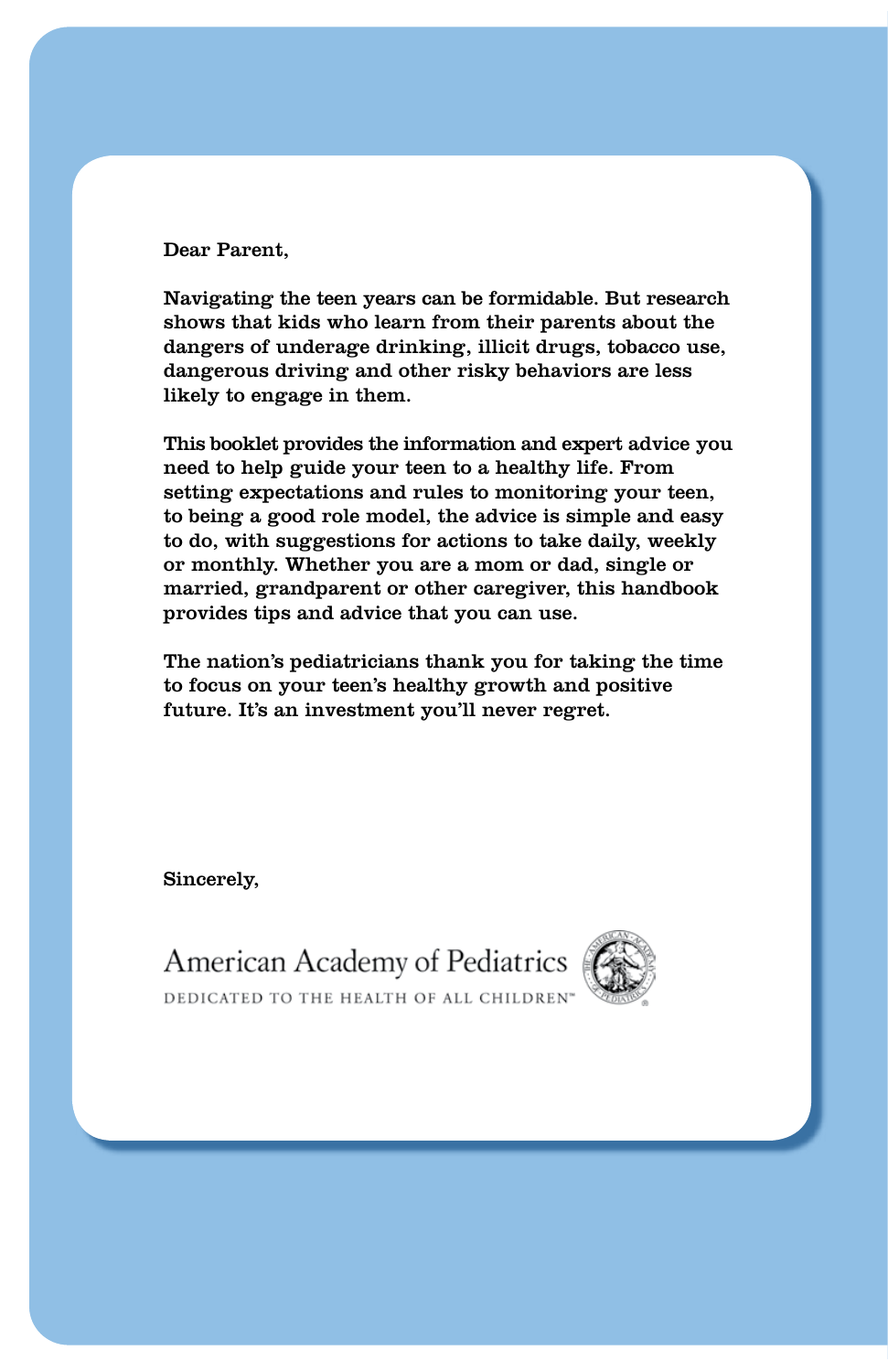## A Word About Parenting Teens

I f you have a teenager in your life,<br>you've probably done your share of<br>worrying about the potential risks<br>out there. Alcohol, tobacco or illicit drug f you have a teenager in your life, you've probably done your share of worrying about the potential risks use. Dangerous driving. Sexual activity. Maybe even the pressures of school, sports or fitting in.

You've probably also worried that you're no longer the most influential force in your child's life. Teens are facing a host of intense challenges and changes in their lives, and like to act as if they alone can deal with them. But the reality is that teens need (and secretly want) your help and guidance. In fact, now that you have a teenager, your job as a parent isn't done, it's just different.

The good news is that most of today's teens are thriving. Adolescents today are less likely to drink, smoke, do drugs, get pregnant, commit a violent crime or drop out of school compared to their parents' generation. They volunteer more than ever before and are actively exploring their spirituality. They are more tolerant and more likely to have friends with different ethnic, religious and socio-economic backgrounds. And most teens would even say they have positive relationships with their parents, siblings and friends. In short, they are finding their way, but not without the involvement and presence of YOU, the parent.

Surveys of teens show that they want and expect their parents to play a key role in their lives. They appreciate you. They listen. They remember your advice. Even when it seems like they're not paying attention.

That said, the risks facing teenagers today are real. They're also different for every teen, and they might even surprise you. Did you know that rural and suburban teens are more likely than urban youth to have problems with alcohol or illicit drugs? And, despite all the warnings about impaired driving, 30 percent of students report that they've ridden one or more times in the last month with a driver who had been drinking.

Remember when your children first learned to walk? They often searched for a table or mom's leg to steady themselves. Perhaps they even panicked if they couldn't find something to hold onto. You made sure they were protected from things that could hurt them if they fell. You stayed close enough to help if they lost their balance but gave them enough room to practice their newfound skill. It was probably a joy for you to see them grow in confidence as they went from crawling to walking, and from walking to running.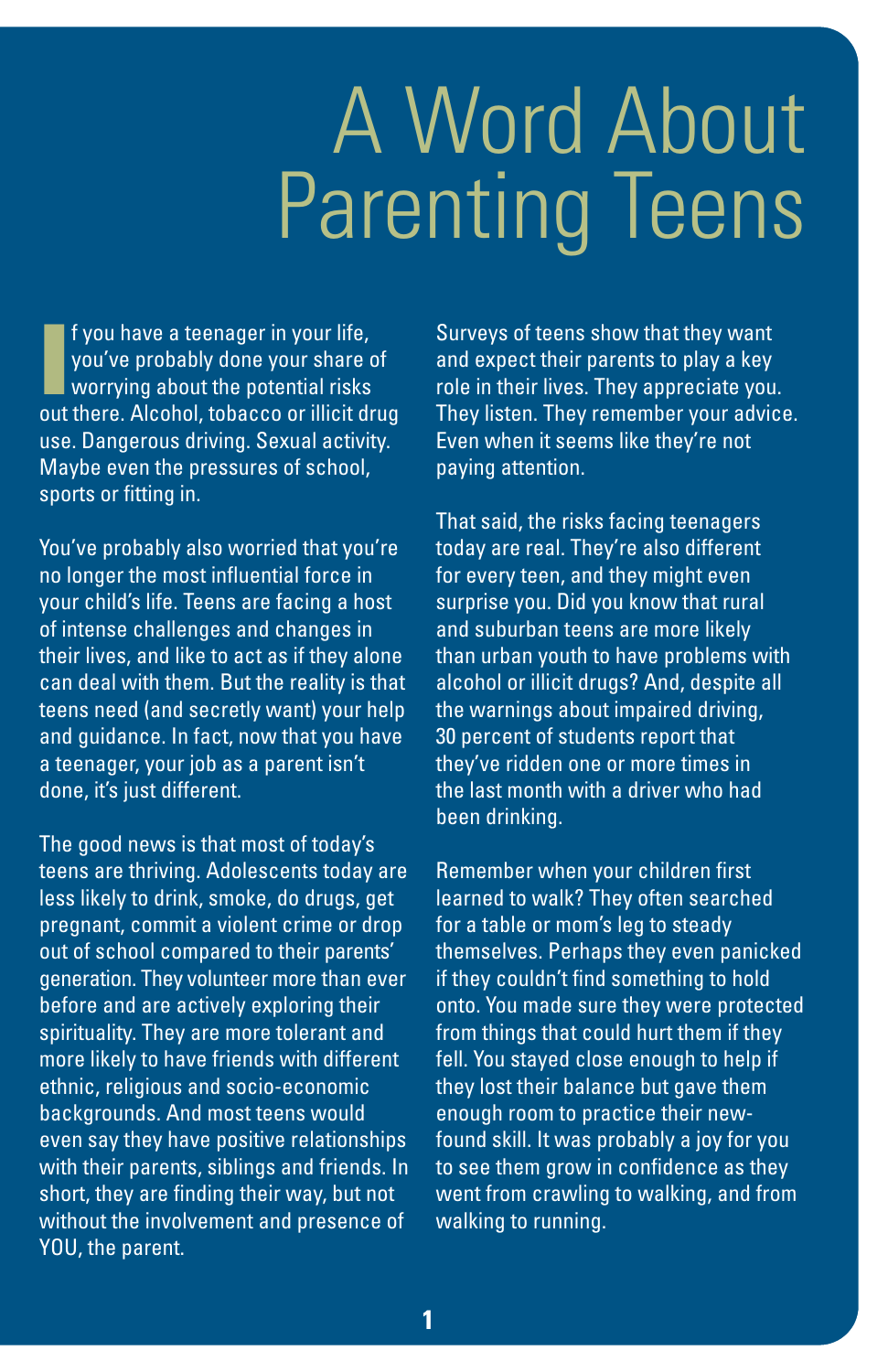Adolescence is a lot like that. Your teens need you close by during this time of exploration or they will find something else to hold on to, just like they did when they were toddlers. They need your help to navigate the barriers. And they need you close enough to openly ask questions and talk about problems, but far enough away so they can begin making decisions for **themselves** 

Need more guidance? Experts have identified some practical parenting skills that can help prevent a wide range of risky behaviors among teens and lead to healthy, well-adjusted youth. What follows is a "nuts" and bolts" summary of the experts' findings. In this handbook, you will find everyday tips on how to stay involved with your teen as she or he becomes more independent. Whether you are single or married, a mom or dad, or a grandparent or other caregiver, this handbook is for you.

Keep reading to learn how to put these simple principles into practice to raise a safe, healthy and happy teen.

### Principle #1: Tune Into Your Teen

The common thread among teens who do<br>well academically and socially, and stay<br>healthy and drug-free, is that they have well academically and socially, and stay healthy and drug-free, is that they have close relationships with their parents. These teens report that their parents are interested in them, in what they do and in who they know. They also say their parents are curious about their lives and their ideas. They feel connected, because their parents listen to them and take time to find out what's going on in their world.

This only makes sense. Teens who are close to their parents or a trusted adult caregiver have more at stake when it comes to decisions about risk-taking. At that moment of truth when they are confronted with a risky choice, they don't want to disappoint their parents or betray their trust. They are also more open to their parents' advice. In fact, if you are connected, supportive and responsive to your teen, it will be much easier for you to take on the tougher parts of parenting,

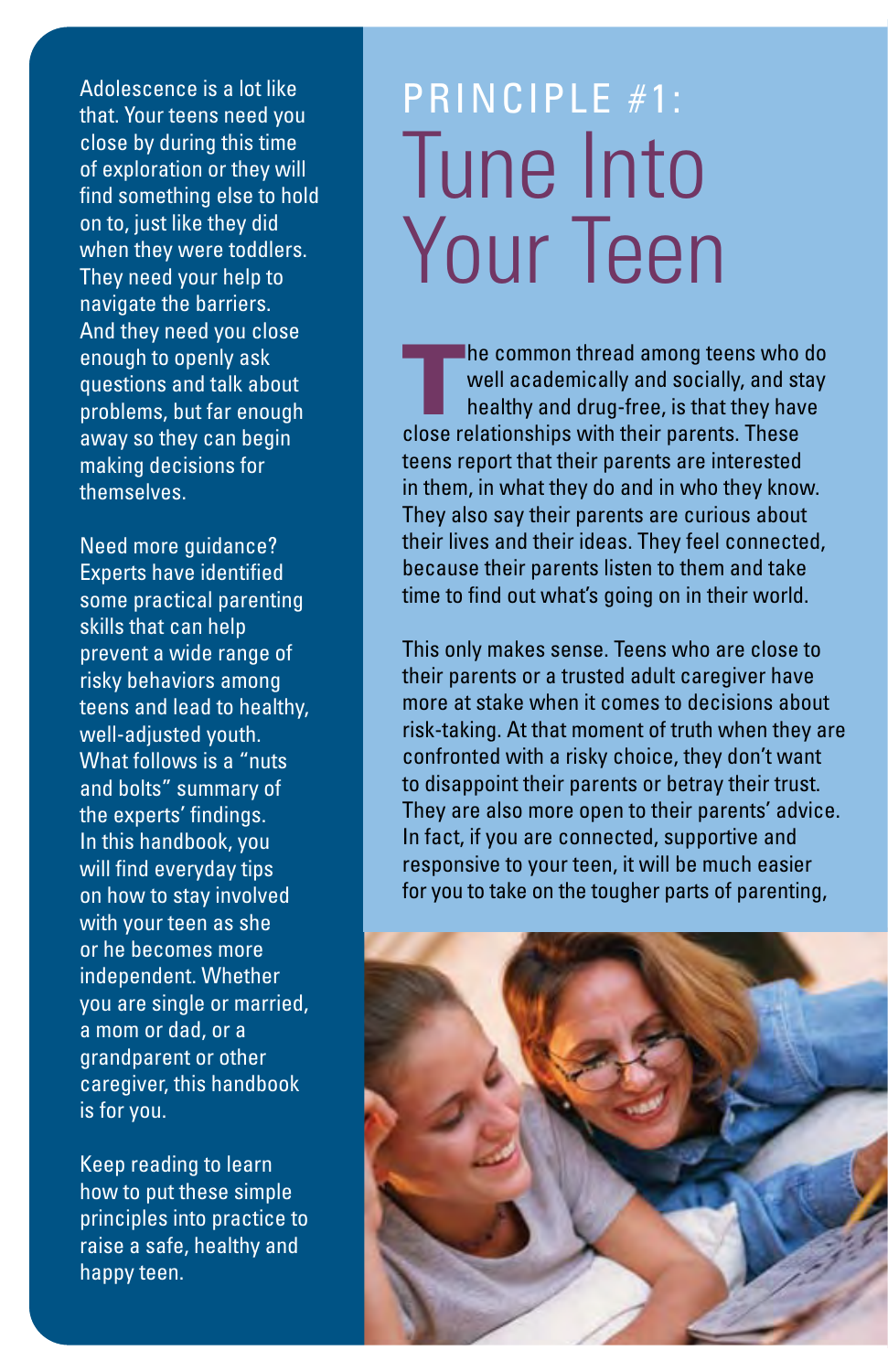such as setting rules and discipline. You can simply be a strict parent, but your teens won't have lasting respect for your rules unless they believe that you also care for them.

Here are some ways to foster a close relationship with your teen:

- Spend time together regularly, doing things your teen enjoys.
- Talk openly and honestly.
- Use positive communication skills, especially when there is conflict. For example, think before you speak and acknowledge your teen's point-of-view so he or she knows you are listening.
- Acknowledge the positive qualities and behaviors of your teenager.

It's true that sometimes staying connected is easier said than done. How can you get through when your teen is resentful or argumentative? Remember that nearly all teens are working toward independence. They can't develop their own minds unless they challenge things you and others

have taught them. So they will often argue just for the sake of disagreeing. It's their way of forming an identity. However, even when they are giving you a hard time, they are probably listening and remembering. So keep your messages brief, but don't stop talking and reaching out. Understand them by observing and respect them by listening.

**TIP**: *Take advantage of everyday times like driving your teen to school or watching TV together to engage with your teenager. Or set aside a regular dinner "date" to check in. Ask about interests and activities and find out what's going on in your teen's life.*

"My daughter talks to me. I pretty much know everything that's going on with her, in school and with her friends."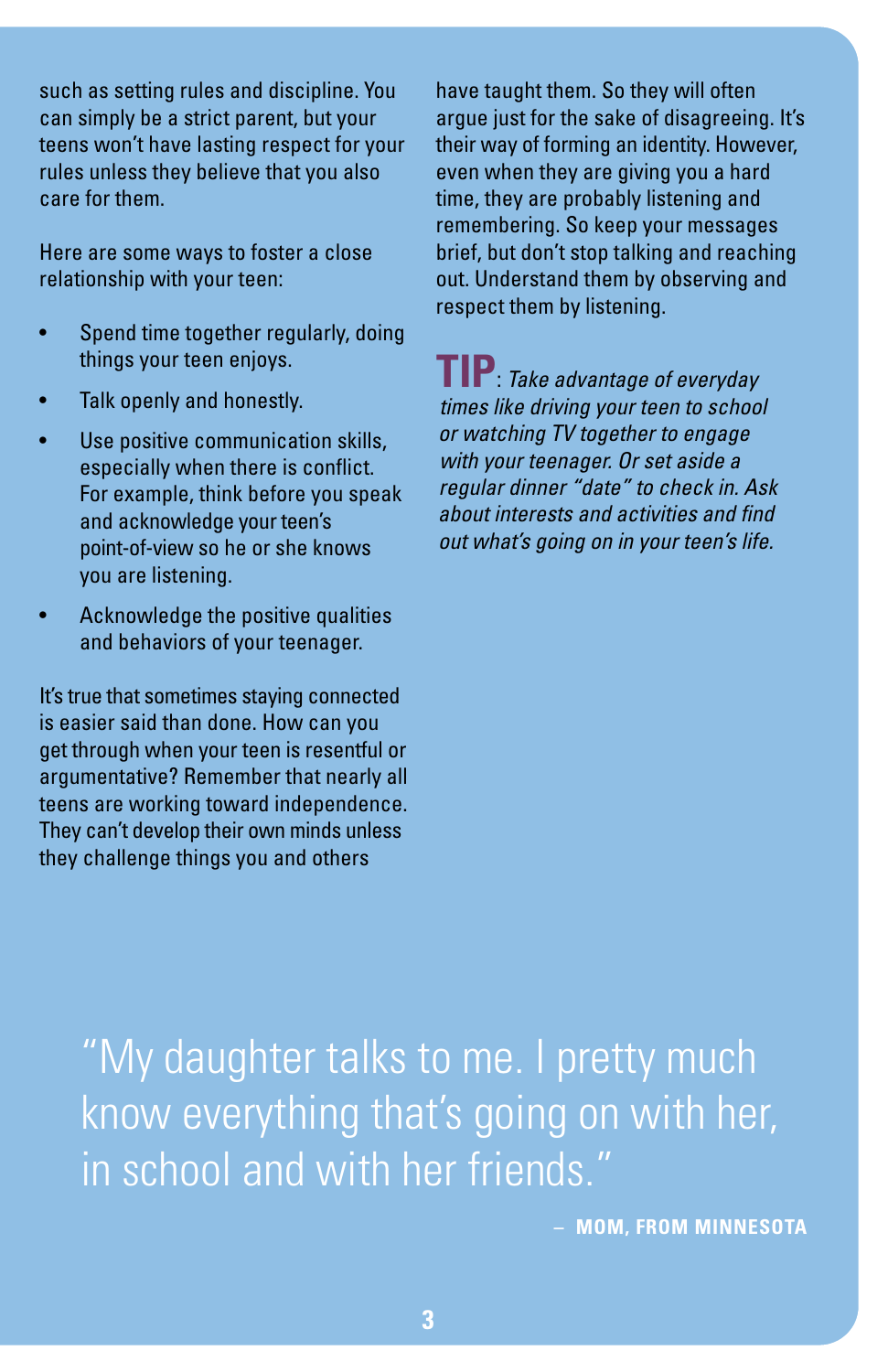### Tuning Into **YOUR TEEN:** Quick Self-Check

- Do you praise your teen for accomplishments, even the small ones?
- Do you spend time each day talking with your teenager?

Do you regularly have meals with your teen and other family members?

Are you familiar with your teen's favorite interests and hobbies?

Do you know your teen's friends?



"Rules are their safety net... they like them! They want to know you have a boundary for them. It's better if you tell them 'no' than 'maybe.'"

**– Dad, From Virginia**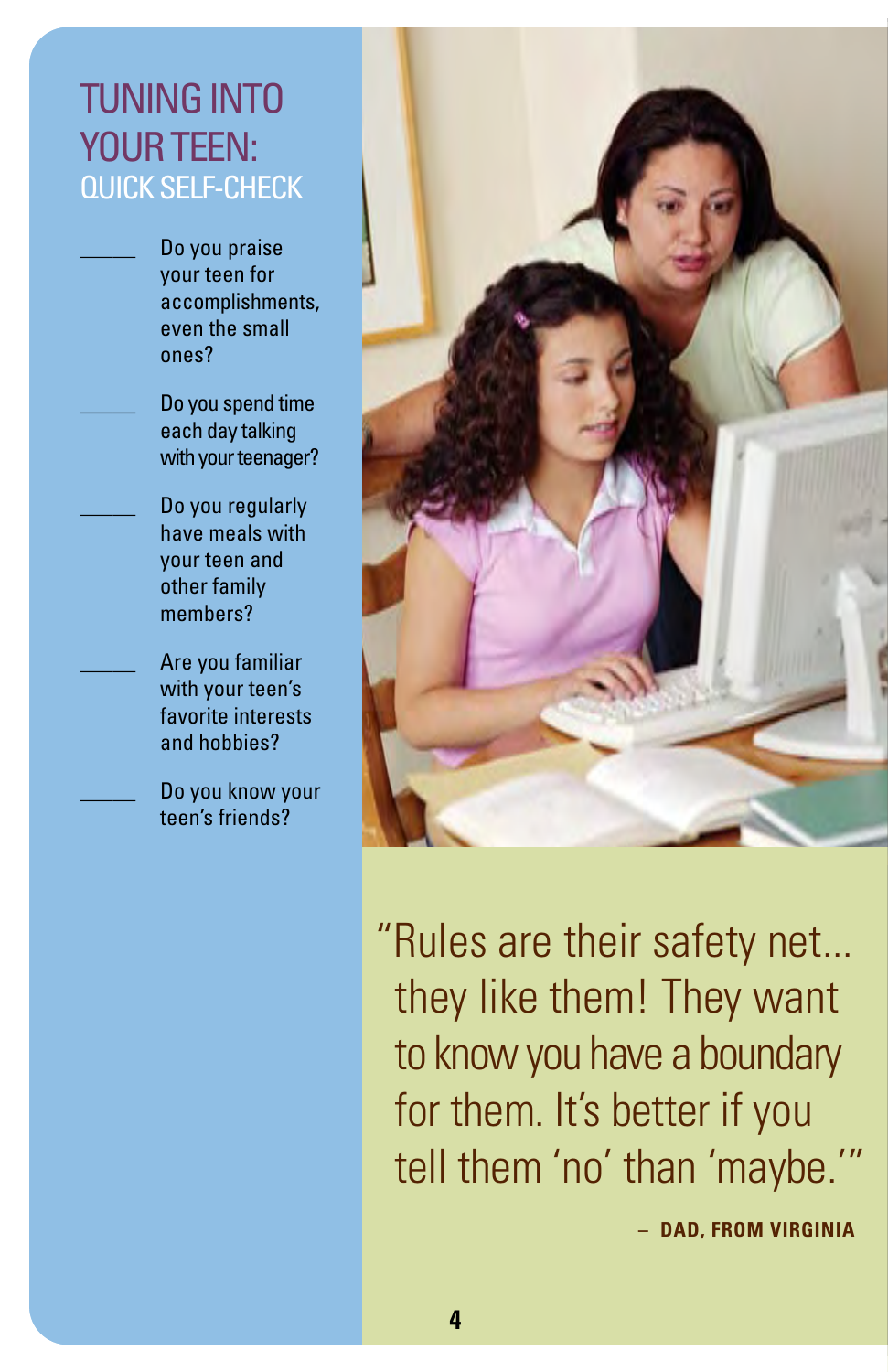### Principle #2: Guide Your Teen

#### Setting Expectations & Rules

Expectations and rules provide<br>
Support and structure for young<br>
Support and structure for young Expectations and rules provide people dealing with new situations and challenges. Expectations and rules are different, but both are essential and they work hand-in-hand. Expectations help you define the broad standards of behavior you expect from your teen. For example, you expect your teen to make responsible decisions. Rules bring your expectations to life, such as requiring your teen to be home at a certain hour. Rules and their consequences provide a concrete way to help your kids understand your expectations and learn self-control.

Communicating your expectations is an important first step. Your teen may have a good sense of your attitudes about alcohol and illicit drug use and other risk-taking, but if you haven't clearly spelled out your expectations, you are missing an opportunity. You may feel like you're stating the obvious, but teens don't deal so well with "gray" areas. They need to know exactly where you stand.

There are many upsides to making your expectations clear. Sitting down with your teen opens the door to an important conversation about risky behaviors. Clear, firm expectations about risk-taking define limits for your teen and help prepare him or her for responding to temptation or a risky choice. And by discussing your

expectations, you are sending a clear message that your teen is accountable for his or her behavior.

A discussion about expectations also gives you a chance to hear from your teen. Many teens have a sense of "it can't happen to me" and need help fully understanding how a risky decision could affect them. You can use the conversation to probe your teens' thinking about risky choices and to encourage them to think more realistically about the likely consequences of their actions.

While expectations are important, they may leave some room for interpretation. This is why rules about specific behaviors, actions and responsibilities help ensure there's no confusion.

What kinds of rules do you need? In addition to substance use and other risk-taking, you may want rules around curfew, unsupervised time, homework, chores, driving, cell phone, Internet and use of other media, such as movies, television and video games.

When it comes to rules, you'll get some push-back from your teen, but most kids expect their parents to set some limits. If your teen protests, be respectful, listen and explain your reasoning. Here are some other ideas to make rule-setting as painless as possible: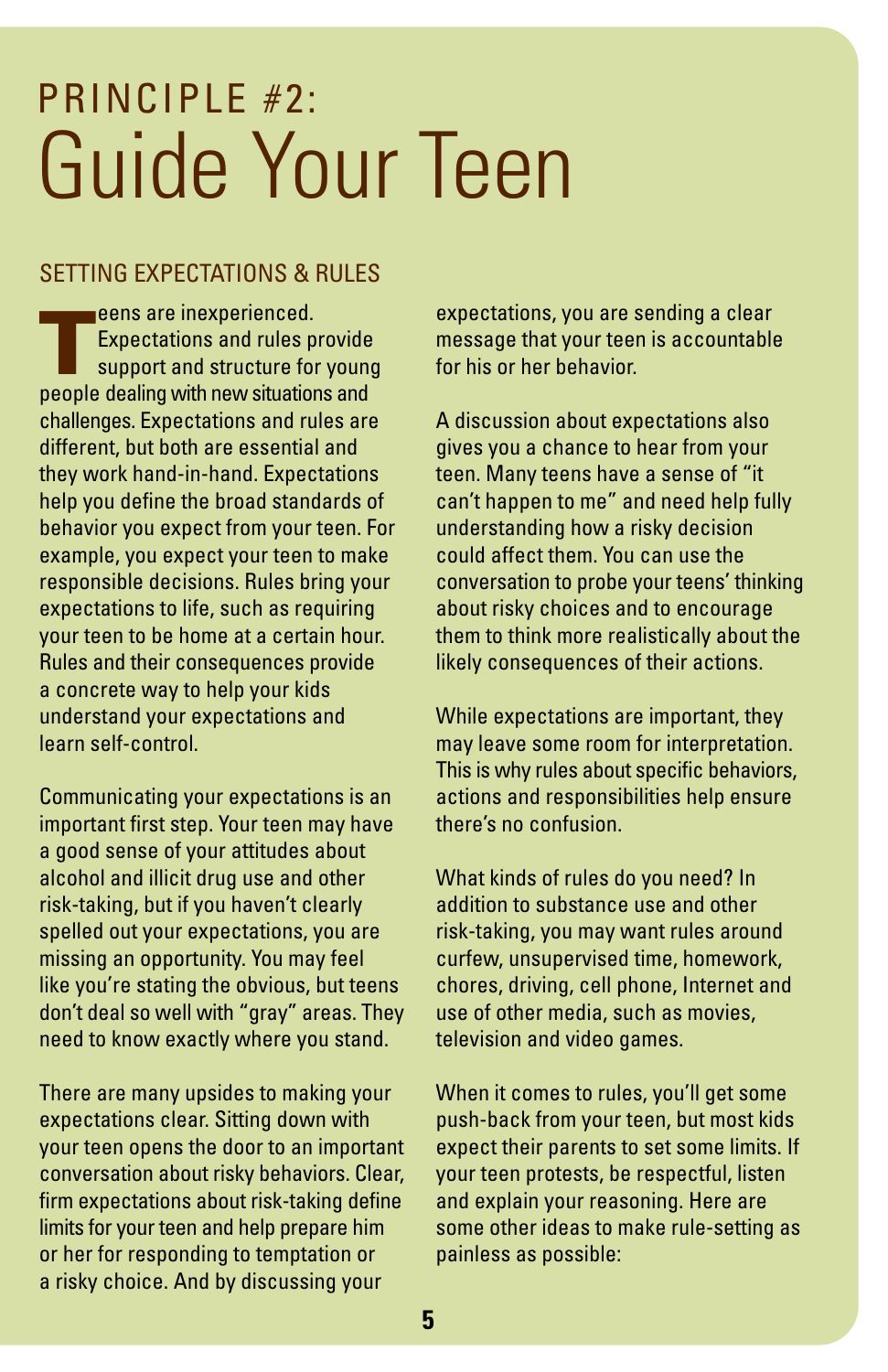- Focus on setting rules for safety with an emphasis on providing guidance rather than using power and/or issuing punishment.
- Provide opportunities for give-andtake. Allow your teen to weigh in on some of the rules, but maintain the final say.
- Be firm, but not overly restrictive or intrusive.
- Set some fixed "house rules" regarding health and safety first, and then negotiate others with your teen. Be flexible and willing to renegotiate rules as your teen shows more maturity and responsibility.
- Be specific when it comes to rules about substance use. Tell your teens they are not permitted to use tobacco, alcohol or illicit drugs.
- Don't forget to address misuse of prescription and over-the-counter medications as well. Non-medical use of prescription drugs is now a popular category of drug use among teens. Tell your teen that taking these drugs without a prescription or a doctor's approval can be a dangerous – and even deadly – decision.

Keep in mind that it's important to communicate your expectations to other parents as well. Parents of your teen's friends and other adults in your teen's life can be key allies for you, and it's good for them to know where you stand.

Finally, don't forget to set clear consequences when you're talking about rules. Consequences aren't only for punishment. They keep teens alert and mindful about breaking rules, and help slow them down the next time they're faced with a risky choice. Consequences also have a more practical purpose. They provide teens with a believable excuse to give their peers when resisting drugs or other risky behaviors.

Here's some advice for setting consequences:

- Try to keep consequences supportive; make sure they are about teaching, not about retaliation. They should be logical and not excessively harsh.
- Consequences need to be practical for the parent. You must be able and willing to enforce them consistently if they are to be effective.
- Follow through. Many parents have trouble upholding consequences consistently, and their teens are often aware of it.
- Use the power of praise to reinforce positive behavior. Look for opportunities to catch your teen being good. Praise your teen today as much as you did when he or she was a preschooler.
- Set some rewards and special privileges for your teen for following the rules.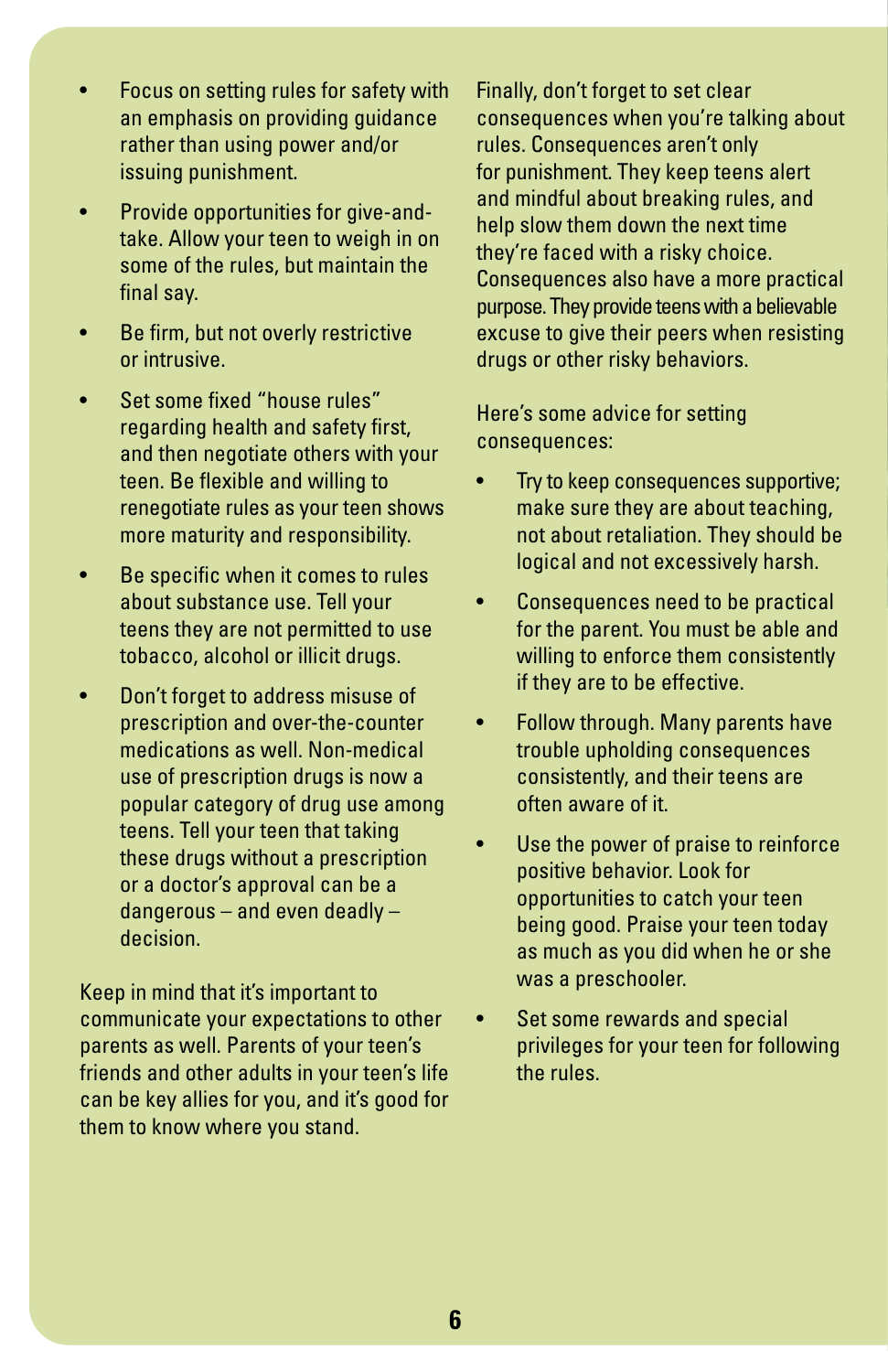

**TIP**: *Your teens will be more likely to accept and understand your rules if you take time to teach them about the values that are important to your family. For example, to talk about accountability, use real-life examples about people you know or stories in the news to reinforce the importance of taking responsibility for your actions.*

### SETTING EXPECTATIONS & Rules for Your Teen: Quick Self-Check

- Have you told your teens you expect them to avoid alcohol, tobacco, marijuana and other illicit drugs?
- Have you discussed and set "house rules" with your teen?
- Have you defined specific consequences for breaking rules?
- Did you involve your teen in the rule-setting discussion?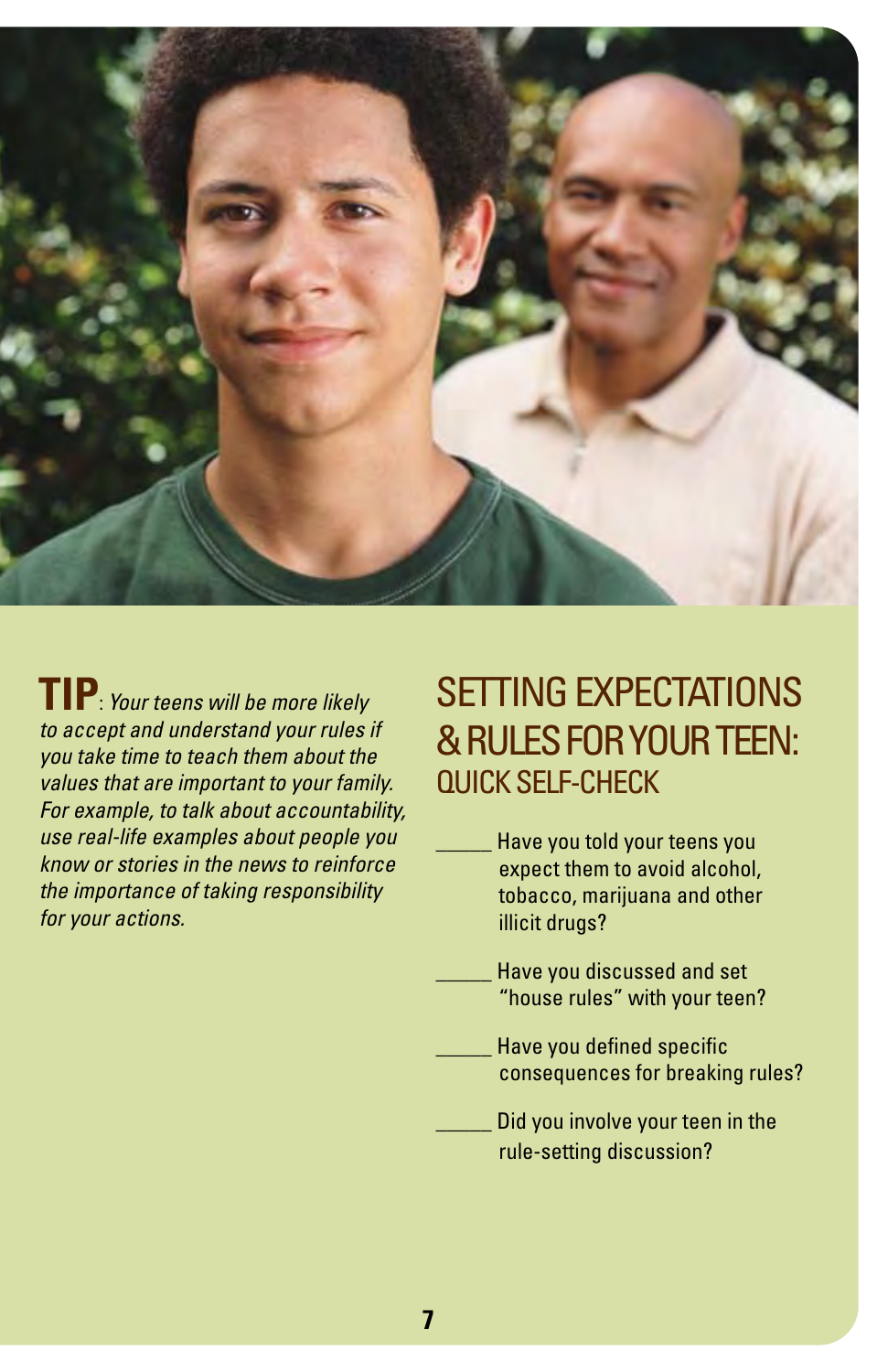#### MONITORING YOUR TEENS

Ids can't always be counted on<br>to do the right thing. Just think<br>back to your own teenage years to do the right thing. Just think **Solution back to your own teenage years.** Many of us made choices that make us cringe today, and we're thankful that we escaped serious harm. Those experiences should be a potent reminder that it's always good to trust your teens but also to verify what they've told you. This is where monitoring comes in.

Monitoring is keeping tabs on your teenagers. It includes knowing where they are, whom they are with, what they are doing and when they will be home. It means asking questions, having your teens check in with you regularly, and checking up on them as well.

As teens get more involved in activities away from home, you have fewer opportunities to directly supervise them. Think about monitoring as plugging into the different areas of your teen's life, including school, work, peers, afterschool activities, adult relationships and free time. Sometimes it's a process of communication, and other times it means comparing notes with other adults in your teen's life, or observing your teen, like watching for changes in behavior.

It's true that some teens will resent being monitored, but they generally understand and respect monitoring, especially in the long-term. Your job as a parent is to communicate and be respectful. Here are some tips:

- Let your teens know you will be monitoring so they know what to expect.
- If you suspect your teen is getting into trouble, make occasional

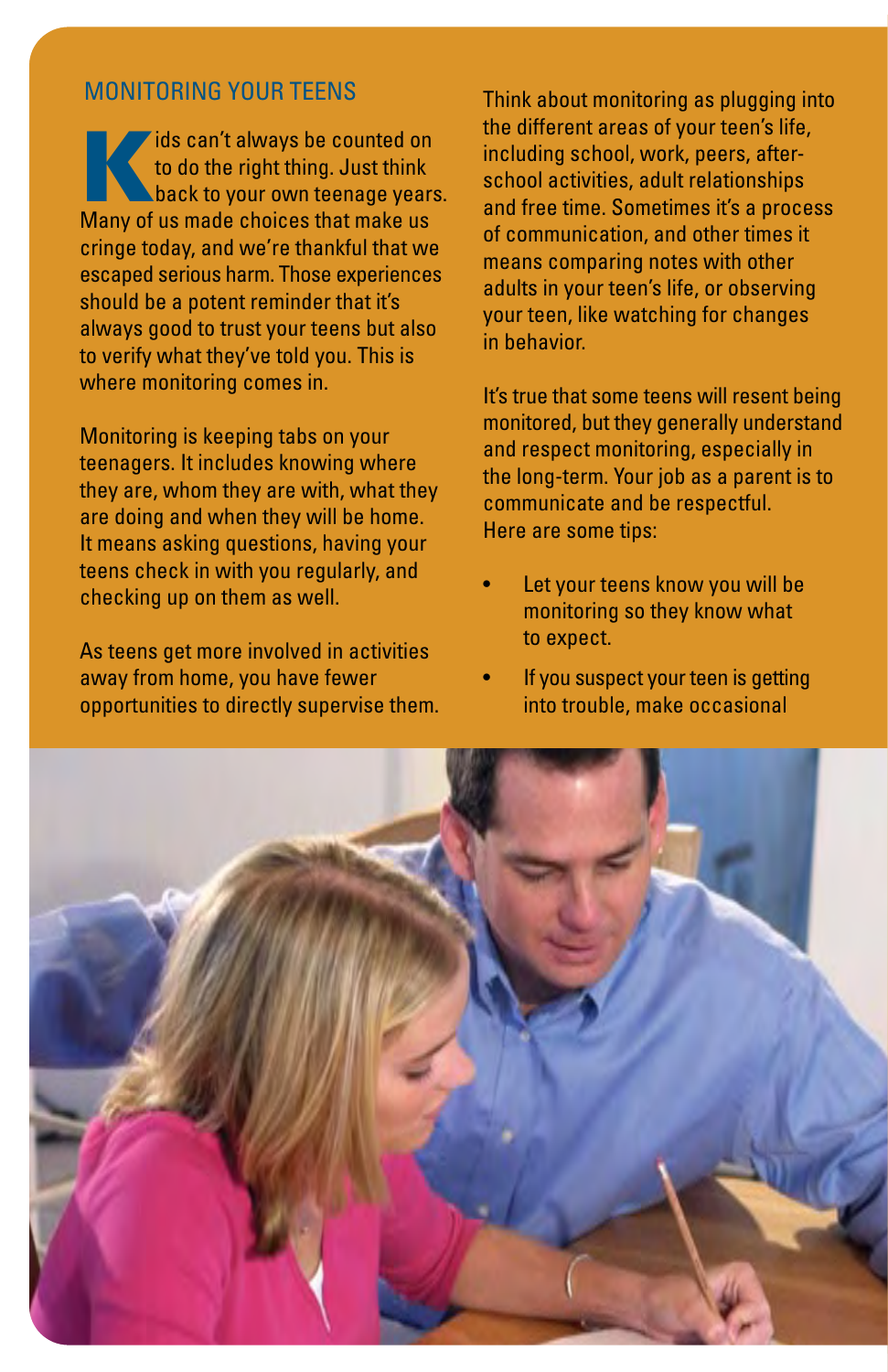surprise visits to confirm your teen is where he or she is actually supposed to be. If your teen is visiting a friend, call the friend's house. Let your teen know you may do this from time to time.

- Be respectful. Ask, don't interrogate, your teen about activities and whereabouts.
- Have a standing rule of "no parents, no party" so your teens understand they are not allowed at any party without adult supervision.
- Get involved in your teen's school and activities.
- Get to know other adults in your teen's life, including teachers, coaches, neighbors, employers and parents of your teen's friends. Use this network to compare notes about how your teen is doing.
- Check in with teens about their spending and where their money is going.
- Monitor your teen's physical and mental health and watch for signs of problems.
- Check in on your teens at home as well. Monitor your medicine cabinet to see if your teens have been using your prescription or over-the-counter drugs, such as cough medicines or drugs that contain dextromethorphan (DXM). And remember, some teens help themselves to their parents' supply of alcoholic beverages.
- Require your teens to check in with you when they get home at night. This serves as a deterrent to alcohol, tobacco and illicit drug use because your teens know they will have to say goodnight. It also gives you an opportunity to check for signs of use, such as odors on clothing.
- Let teens know that safety is a priority and if they ever feel unsafe, they can call you.
- Be aware of messages in popular culture that encourage alcohol, tobacco or illicit drug use. Monitor your teen's use of movies, television, the Internet and other media.
- Be vigilant about your teen's activities online. Teens are easily able to order prescription medicines from online pharmacies. Check the Web sites your teen has visited and track purchases made with a credit card.

"My parents keep pretty close tabs. My friends' parents are all my mom's friends. So they cross check with each other."

**– Teen, From Texas**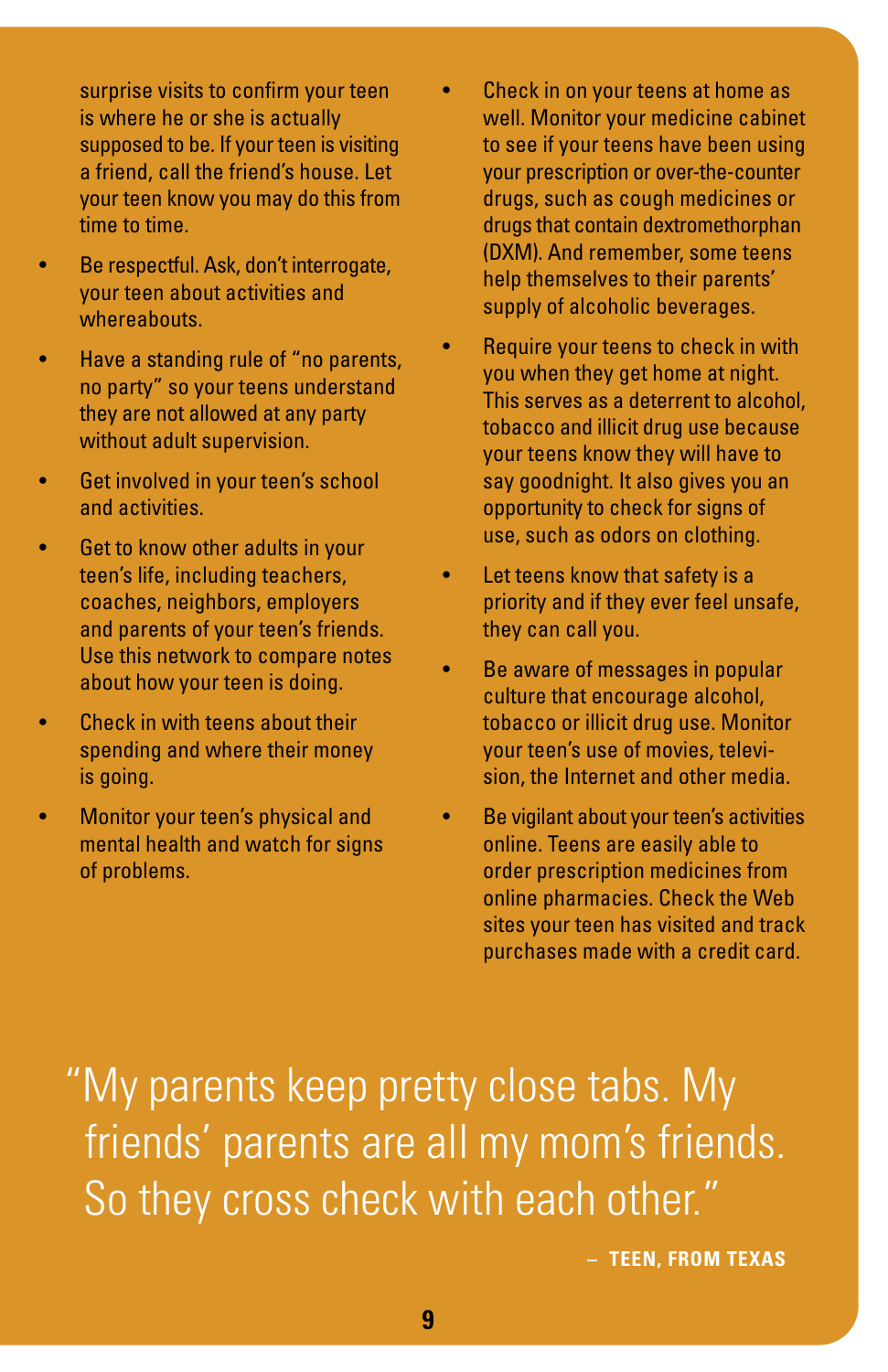How much monitoring is enough? Many parents feel like they're doing the right level of monitoring for their teen. But there are times when you probably need to step it up. Here's some advice to help determine when you need to be doing more:

- When there are changes in your teen's friends, behaviors, attitudes, grades or other signs that something is going on.
- When your teen is going through a transition, such as starting a new school, living in a new neighborhood, entering high school or starting to drive.
- When your teen has already gotten into some minor trouble.
- If your teen seems unusually stressed. Some teens say they misuse or abuse prescription drugs because of stress related to family life, relationships, academic pressures or physical appearance.
- If your teen seems highly susceptible to peer pressure, lacks strong coping skills or suffers from anxiety or depression.
- If your teen has a high need for stimulation, novelty and excitement and becomes bored easily. These "sensation-seekers" are three times more likely to use illicit drugs.
- If your teen comes from a family with a history of substance abuse, violence or mental health problems.

If you strongly suspect something is going on, you have good reason to do more hands-on monitoring, such as looking through a room or backpack, or checking your teen's cell phone records or activity online. If you're worried about violating your teen's privacy, remember that your first responsibility is to keep your teen safe. Privacy is important but it has limits. Set some ground rules before there's a problem so your teen knows what to expect. If appropriate, give your teen an opportunity to explain before taking a more hands-on approach.

If you find out your teen is using alcohol, tobacco or illicit drugs, take action. Talk to your teen, reiterate your rules and expectations and enforce consequences. To get help, contact your teen's school counselor, pediatrician or family physician or call the National Clearinghouse for Alcohol and Drug Information at 1-800-788-2800 for a listing of treatment centers in your area. You can also find information online at *www.findtreatment.samhsa.gov.*

### **MONITORING** YOUR TEEN: Quick Self-Check

- Do you follow up on your teen to confirm his or her whereabouts?
- Do you know where your teen is after school and who he or she spends time with?
- Do you know the parents of your teen's friends and do they know and respect your family's rules?
- Do you have rules about where your teen can spend time?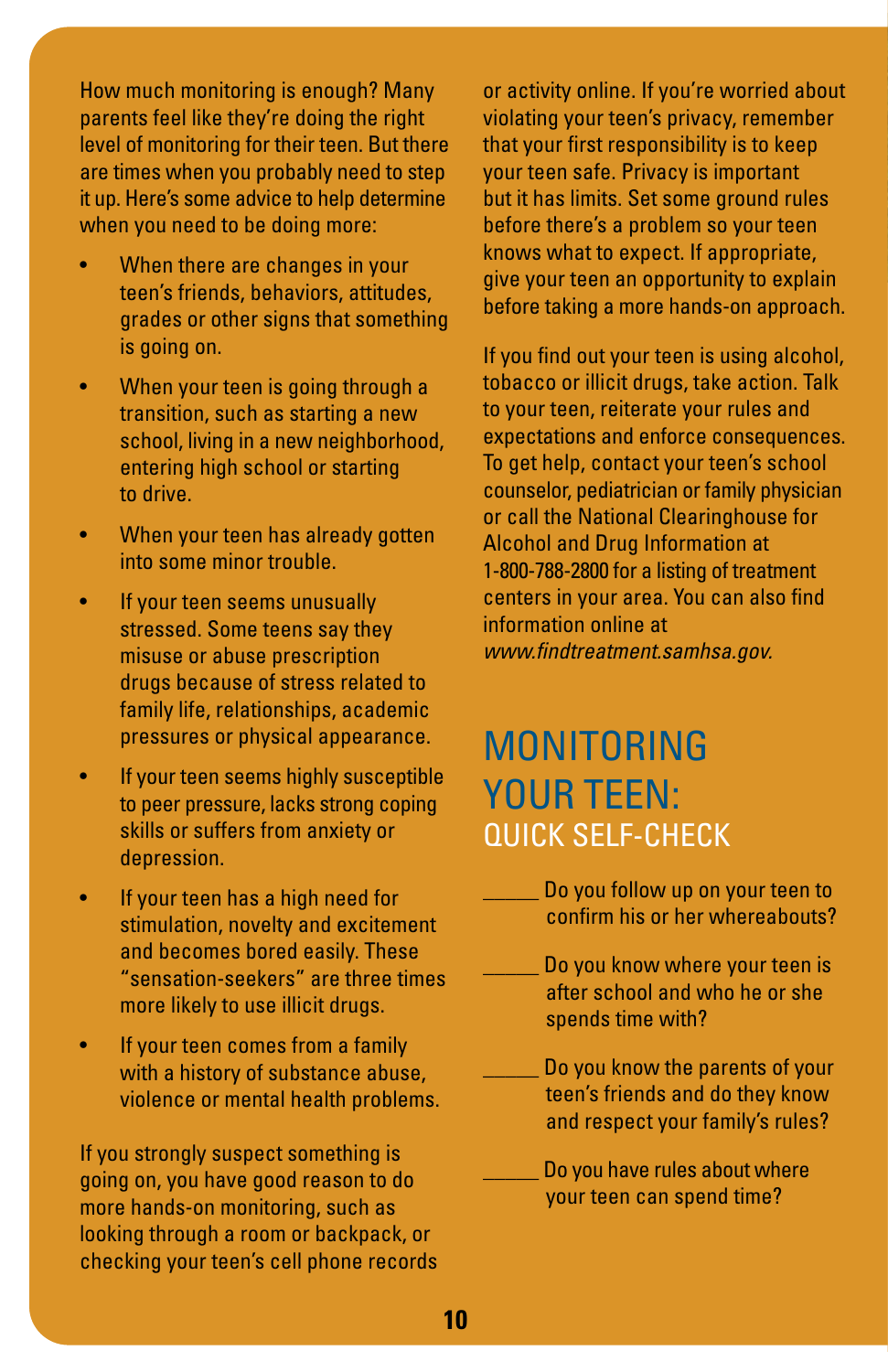

#### Community Monitoring

Monitoring can be time consuming, but one way to ease the burden is to enlist the help of others. Your community and neighborhood can be valuable resources when it comes to keeping teens safe and healthy. Here are some ways you can use community monitoring to help prevent teen risk-taking:

- Stay informed of trends in youth risk-taking in your community and neighborhood, such as new drugs, drinking parties or dangerous driving. Talk to your teen and other parents about the risks.
- Meet with other parents, neighbors and adults in your teen's life, such as coaches or teachers. Share your expectations, develop common limits and forge an "early warning system" to identify kids having problems.
- Identify "hot spots" in your community where trouble occurs, including sources of alcohol, tobacco and illicit drugs. Restrict your teen's access to these spots and talk to other parents about your concerns. Let officials know about these areas and enlist businesses and community leaders to help keep teens safe.
- Be proactive about checking in with other parents when a party or other activity is being planned. Share your plans for supervision and other concerns. Encourage other parents to do the same.
- Get involved with parent groups and school organizations to connect with other parents and address risky teen behavior in your area.
- Get information about drug prevention coalitions or similar groups in your area and use them as a resource.

### Community Monitoring: Quick Self-Check

Have you developed a reliable network of other adults to help monitor your teen?

Do you regularly compare notes with other parents about teen activities?

Are you active in school, neighborhood or other community organizations?

Are you familiar with trends in teen risk-taking in your community?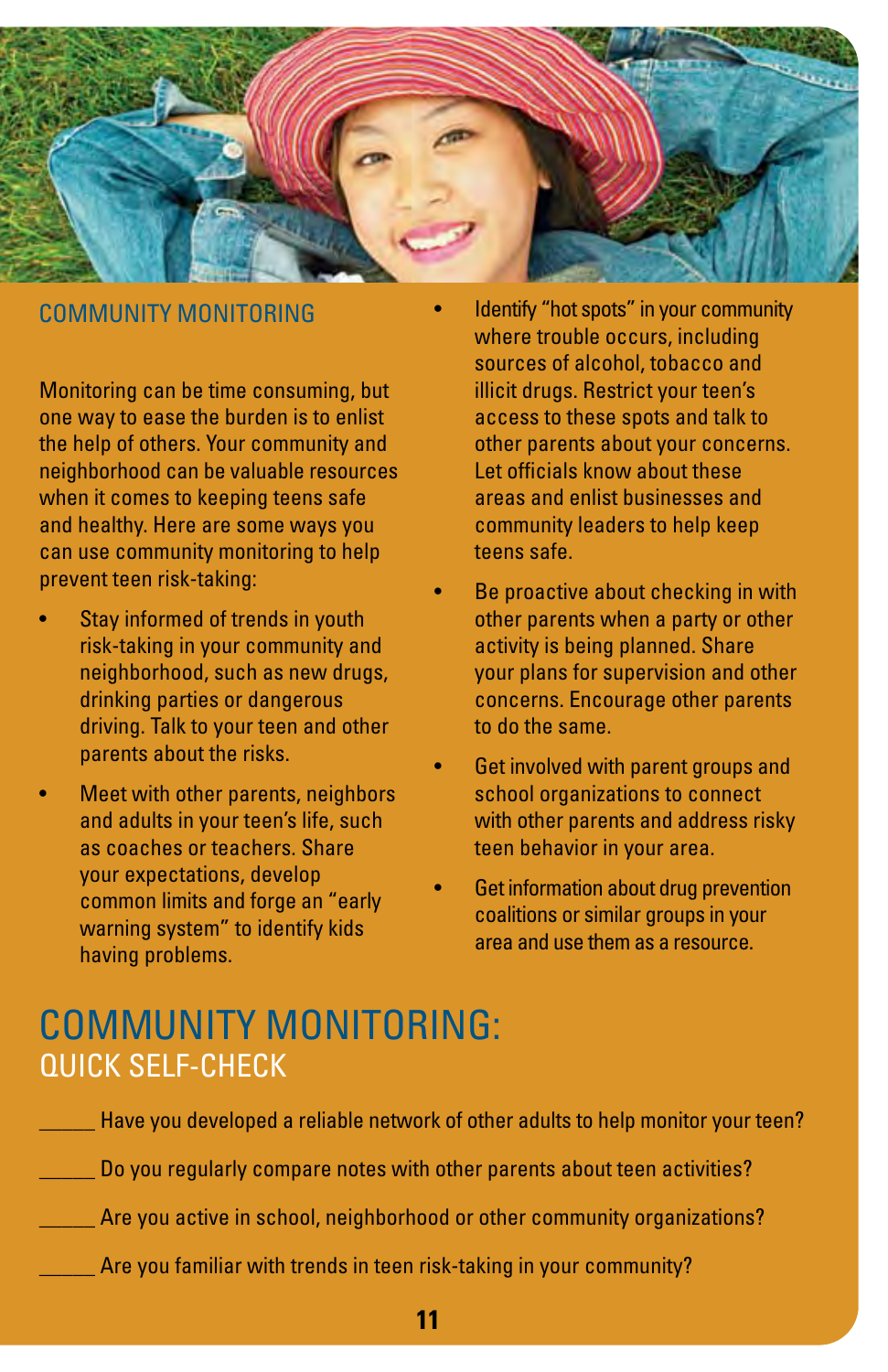### Principle #3: Respect Your Teen

**Respect.** It's all any teenager really<br>wants, isn't it? As teens work<br>on gaining independence, they wants, isn't it? As teens work on gaining independence, they want opportunities to assert their own identities and make their own decisions. They're craving respect for their ideas, opinions and beliefs.

But showing respect can be hard, especially when you are frustrated. Respect is a two-way street, and teens are very concerned about fairness. When you're disrespectful, they will probably respond in-kind. You don't have to agree all the time to show respect, but try to listen and treat them fairly.

Research shows that parents who respect their teen's individuality help prevent risk-taking and protect their kids against depression and other problems. On the other hand, when parents try to control their teen's beliefs or stifle their opinions, it can undermine confidence and lead to other emotional problems. Moreover, if you don't respect your teen, she or he's not likely to respect her or himself either. And a kid without self-respect is a kid vulnerable to risk-taking and the need to "fit in."

Here's how to build respect in your relationship with your teen:

- Stay involved, but give your teen the privacy and space to be an individual.
- Encourage your teen to develop and express his or her own opinions and ideas.
- Don't be dismissive of your teen's beliefs if you don't agree with them. Instead, learn to engage your teen in a healthy debate.
- Make time to listen and be responsive to your teen's fears and concerns.
- When you have to criticize or discipline your teen, focus on the behavior, not on your teen. Don't call your teen names or use hurtful language.
- Don't belittle your teens' way of dressing or appearance or their taste in music or entertainment.
- Appreciate and acknowledge your teen's unique interests, skills and strengths.

**TIP**: *Teens also need to learn to respect themselves. If your teen seems worried about fitting in, use the opportunity to appeal to the value your teen places on independence. Acknowledge the pressures he or she faces and emphasize the importance of individuality and independent thinking.*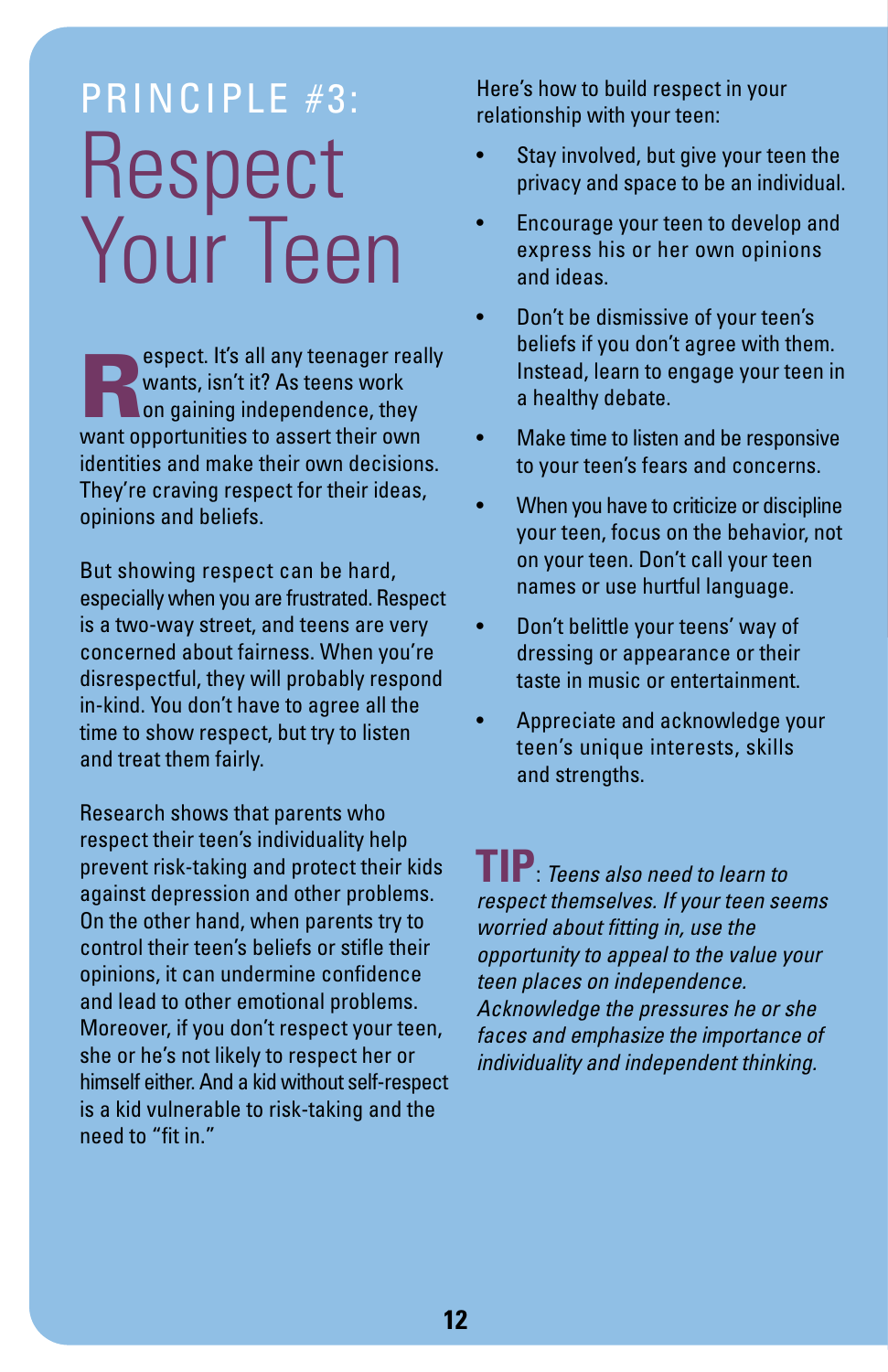

### **RESPECTING** YOUR TEEN: Quick Self-Check

- Do you ask about and respect your teen's worries and concerns?
- When you disagree with your teen, do you take the time to listen?
	- Are you respectful of your teen's friends and taste in music or clothes?
- Do you take care to treat each of your children as distinct individuals?

"Teens need their space but at the same time a parent should know what they're doing. If the kid feels like you do not trust him, he will not trust you. Period."

**– ANONYmous Teen**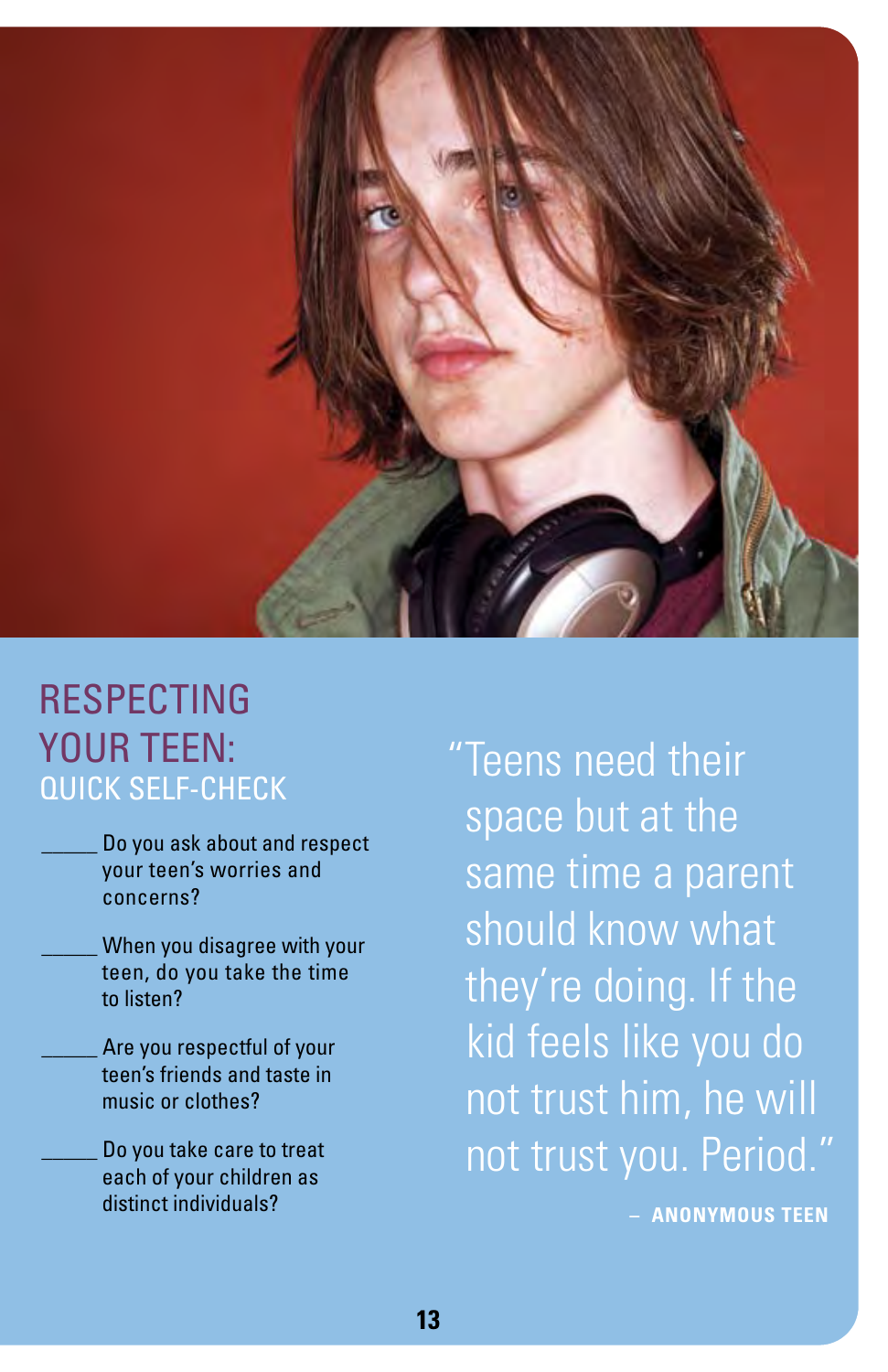### Principle #4: Be A Good Role Model

**Remember when your kids were**<br>toddlers and they mimicked<br>Things are not as different today. You toddlers and they mimicked everything you said and did? Things are not so different today. You may not realize it, but your actions communicate a great deal to your teenager. Parents who set a good example through their relationships and social skills have kids who do better in the areas of school, employment, relationships, communication, coping and other life skills.

Setting a good example is especially important when it comes to substance use. Parents' or caregivers' abuse of alcohol, tobacco or illicit drugs significantly increases a teen's chances of using, using early and developing a substance abuse problem of their own.

The first thing you can do is deliver a clear and consistent message that you don't want your teen using these substances. Even if you do use these substances, telling your teens to stay away from them has a major impact on their actions and keeps their use down. Also:

- Don't smoke. If you smoke, quit for your own health as well as that of your family's.
- Don't allow your teen to drink or smoke in your home.
- Don't provide alcohol to teenagers in your home. It's not safe, it sends your teen the wrong message and you could be breaking the law.
- Don't involve your teen in your use, such as asking him or her to get you a beer or a cigarette.
- Never drink and drive.
- Enlist other family members or friends to serve as positive role models for your teen.

### Being a Good Role Model: Quick Self-Check

Do you have family gatherings and parties that don't include alcohol? It's important to show your teens that you can have fun whether or not alcohol is served.

Have you shared "funny" stories about your past substance use in front of your kids?

\_\_\_\_\_ Do you use substances to cope with even minor problems or discomforts?

Get help if you think you have a problem with alcohol or illicit drugs.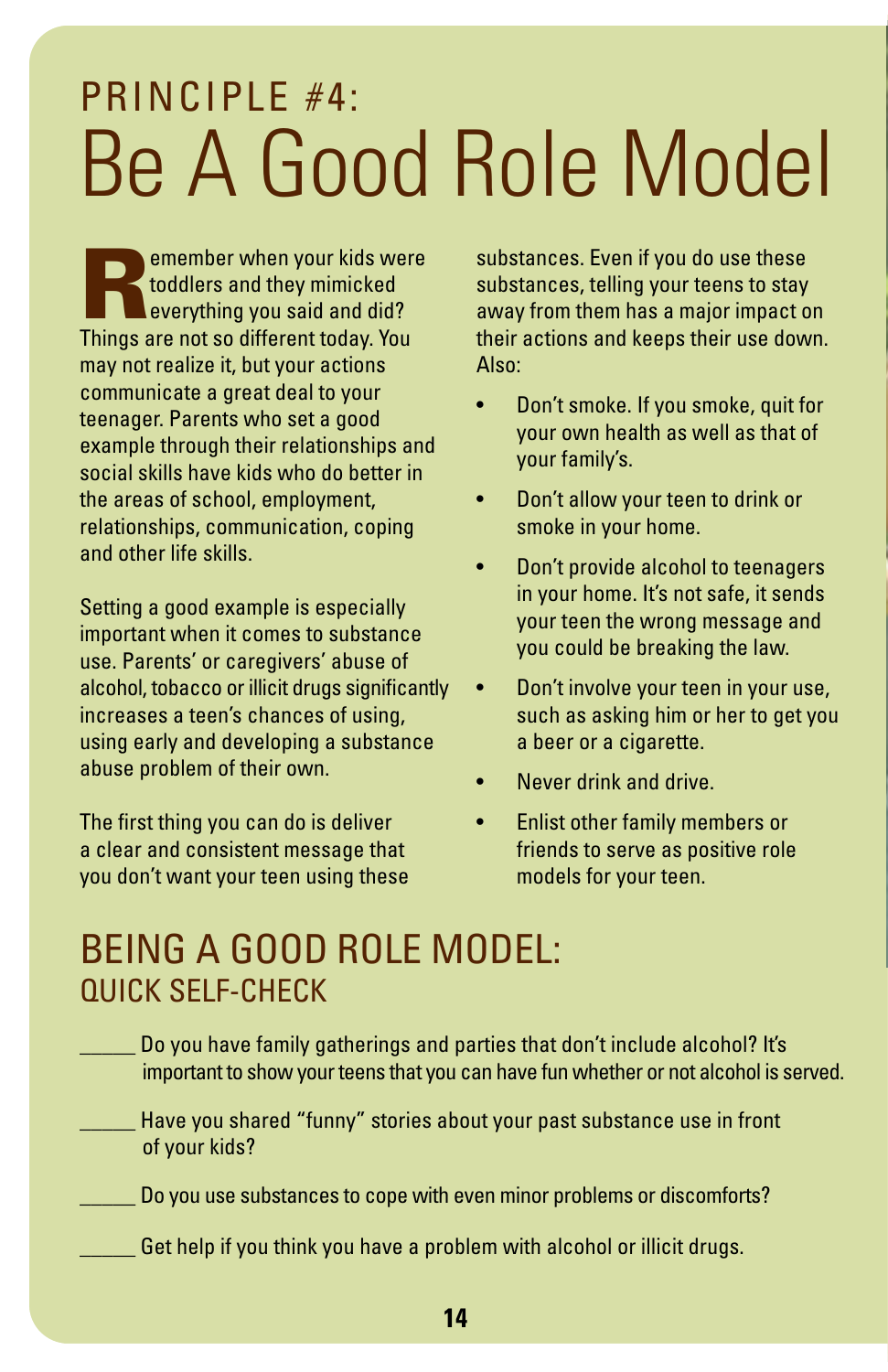

"The only way to keep your children from going astray is for them to have a role model they can respect."

**OM, FROM MISSOURI**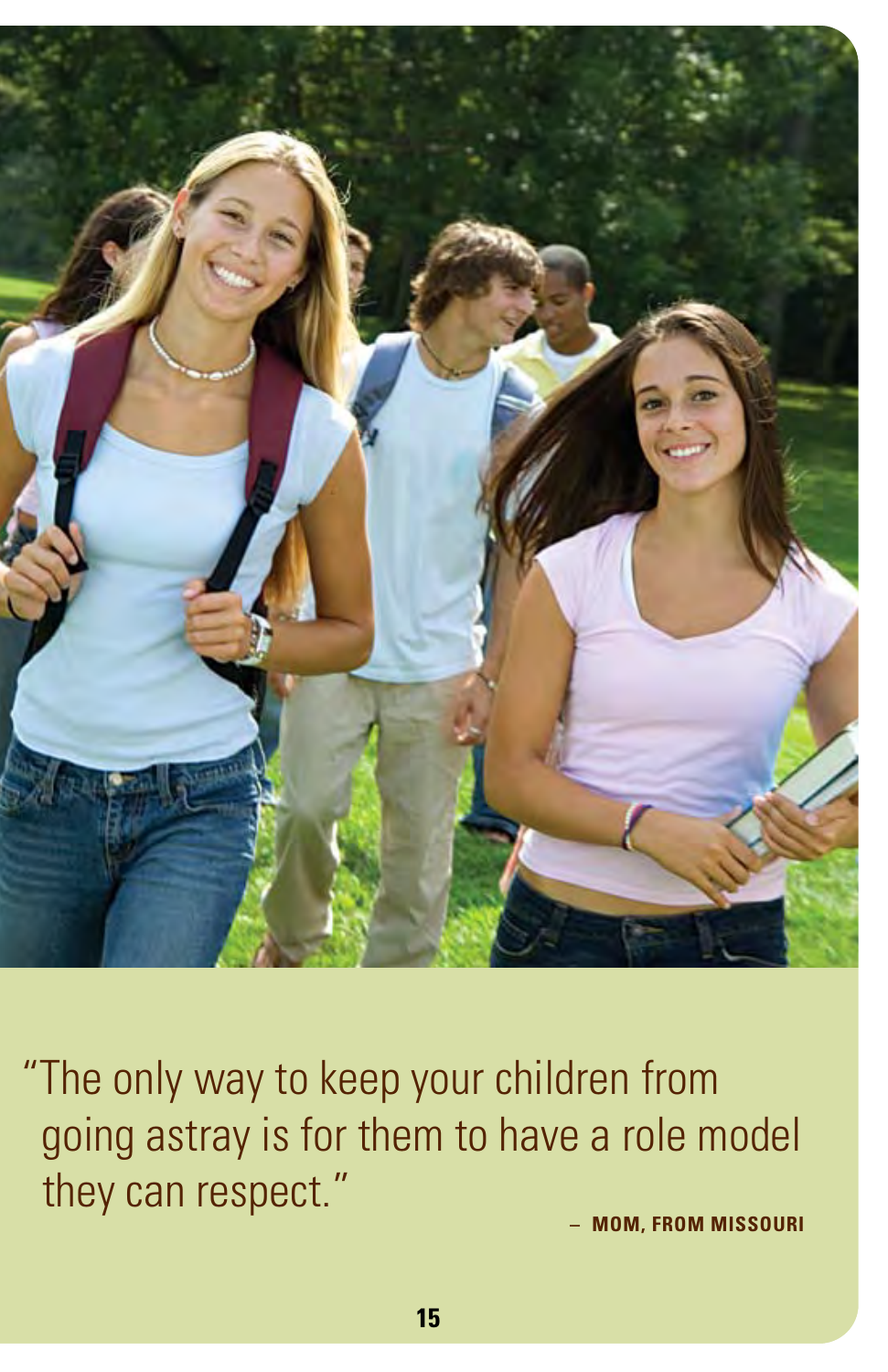### The Busy Parent's Checklist

so what's a parent to do with all this information? To help, we've boiled down some key advice into a convenient checklist that helps you keep in mind simple, easy steps you can take each day, week and month to stay connected to your teen.

### Try To Do Daily:

- $\sqrt{\phantom{a}}$  Know your teen's main activities and plans for the day.
- $\overrightarrow{v}$  Know where your teens are when you are at work or not otherwise with them, and who they are likely to be with.
- $\sqrt{\phantom{a}}$  If appropriate for that day, remind your teen about relevant rules.
- $\sqrt{\phantom{a}}$  At the end of the day, ask about your teen's activities.
- $\sqrt{\phantom{a}}$  Praise and thank your teen for good behavior.
- $\sqrt{\phantom{a}}$  Check that homework and other responsibilities have been completed.
- $\sqrt{\phantom{a}}$  Try to have family meals together or engage in a family activity on a regular basis.

### TRY TO DO WEEKLY:

- $\sqrt{\phantom{a}}$  Take some time to check in with each child. Set 20 minutes aside to find out how friendships are going, what's happening at school and what other events are important in your teen's life.
- $\overrightarrow{V}$  Ask your teen mid-week if there are any special plans for the weekend that require your input. Do this early to avoid last-minute conflict.
- $\sqrt{\phantom{a}}$  Every once in a while, check that your teens are where they say they are going to be.
- $\sqrt{\phantom{a}}$  Encourage your teen to have a friend over or engage in fun activities together.
- $\sqrt{\phantom{a}}$  Remind your teen about weekday/ weekend rules when appropriate.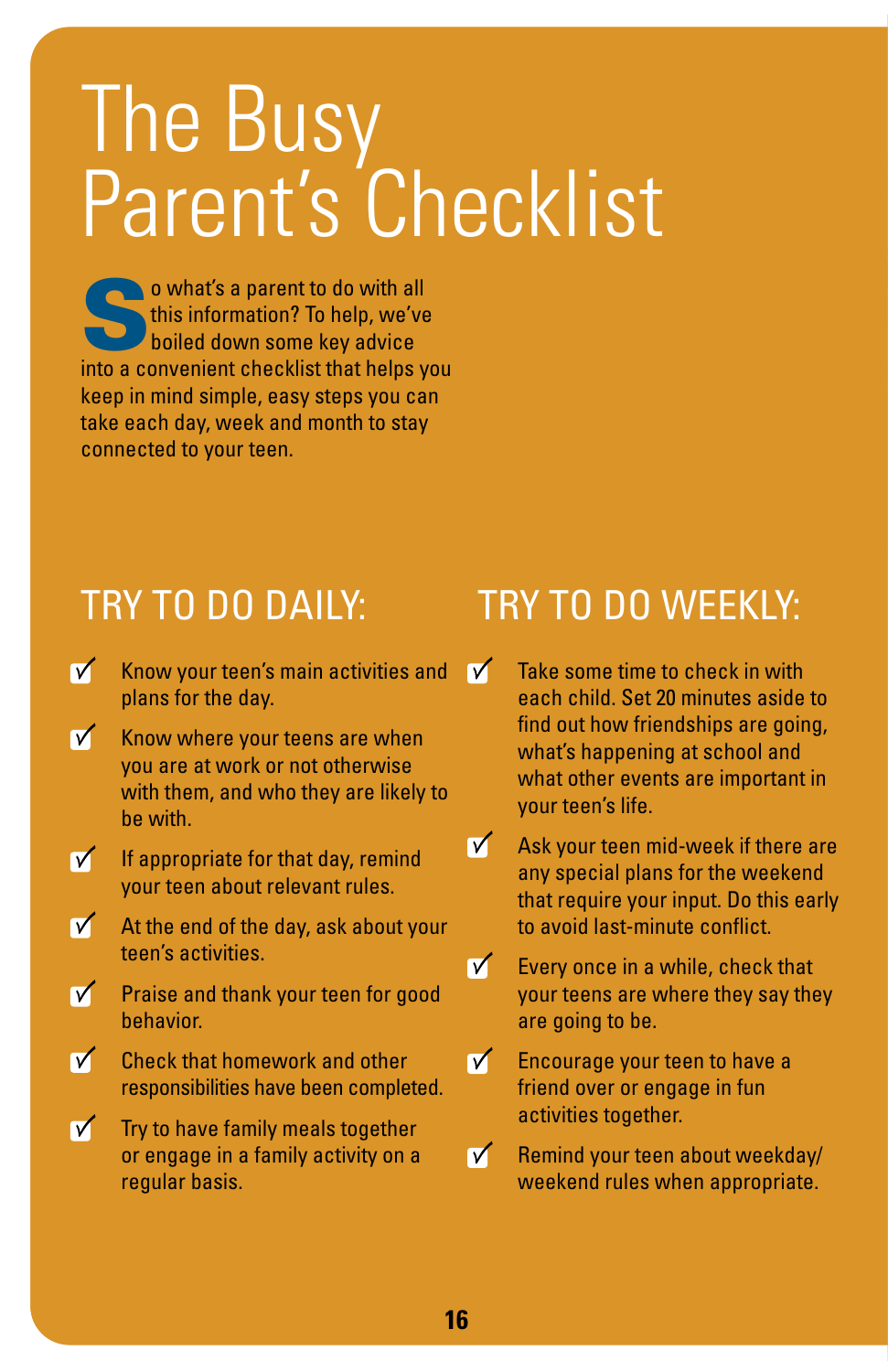

### Try To Do Monthly:

- $\sqrt{\phantom{a}}$  Make sure you've had at least a couple of individual activities or outings with your teen.
- $\sqrt{\phantom{a}}$  Check the temperature of your relationship. How are things going?
- $\sqrt{\phantom{a}}$  Check in with your teen to see what has taken up his or her time and interest this month, and discuss it. Ask if there's anything you can do to help.
- $\sqrt{\phantom{a}}$  Make sure you've followed through on any recent promises to your teen.
- $\sqrt{\phantom{a}}$  Plan one special family event or activity. Try to do things that your teens enjoy.
- $\sqrt{\phantom{a}}$  Get a report from teachers on your teen's school progress. Check in with coaches or a guidance counselor about extracurricular activities.

 $\sqrt{ }$  Take a monitoring inventory. Who has your teen been spending time with? What has he been doing? Follow up on any red flags or concerns.

 $\overrightarrow{V}$  What have they been spending their money on?

- $\sqrt{\phantom{a}}$  Stay up-to-date on news and trends among teens in the area. Talk with other parents and discuss concerns with your kids. Check with local youth organizations to find out about problems in your community.
- $\sqrt{\phantom{a}}$  Check in with your teens about rules. If they've been doing well, then be flexible and reward them in meaningful ways. When your teens are ready, allow them more freedoms. Discuss any new rules or limits for new activities.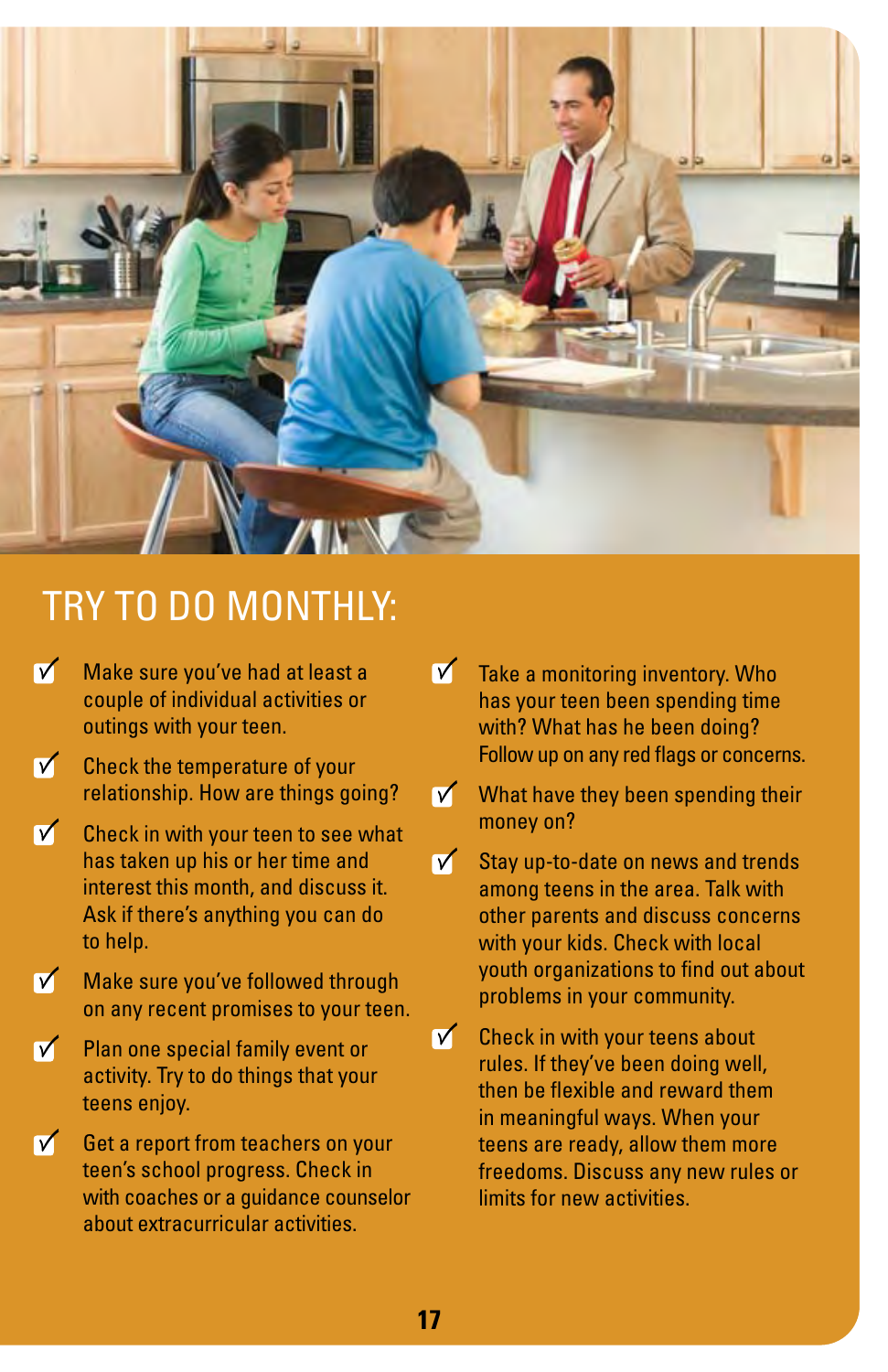## A FINAL NOTE

I's worth remembering that most<br>teens today are doing well, thanks in<br>large part to supportive, loving and<br>involved parents, like you. But there's no t's worth remembering that most teens today are doing well, thanks in large part to supportive, loving and doubt that parenting a teen can be overwhelming. Even parents who do everything "right" sometimes have kids who turn to alcohol, tobacco or illicit drugs.

But despite all the competing influences in the lives of teens, parents remain their kids' first and best teachers. You don't have to be the expert. You just need to focus on being the parent and knowing how and when to access the information you need.

Most parents wrestle with their role at some point during the teenage years. In fact, many parents and caregivers are already doing many things right, and just need to hear they are on the right path, however difficult the passage through adolescence may be. Other parents might look for more concrete ideas to help their teen navigate these tricky years. Your parenting style may be strict, lenient, or somewhere in-between, but whatever the case, the research shows that parents and families are a teen's best bet. Be there for your teen, and your teenager should be just fine.

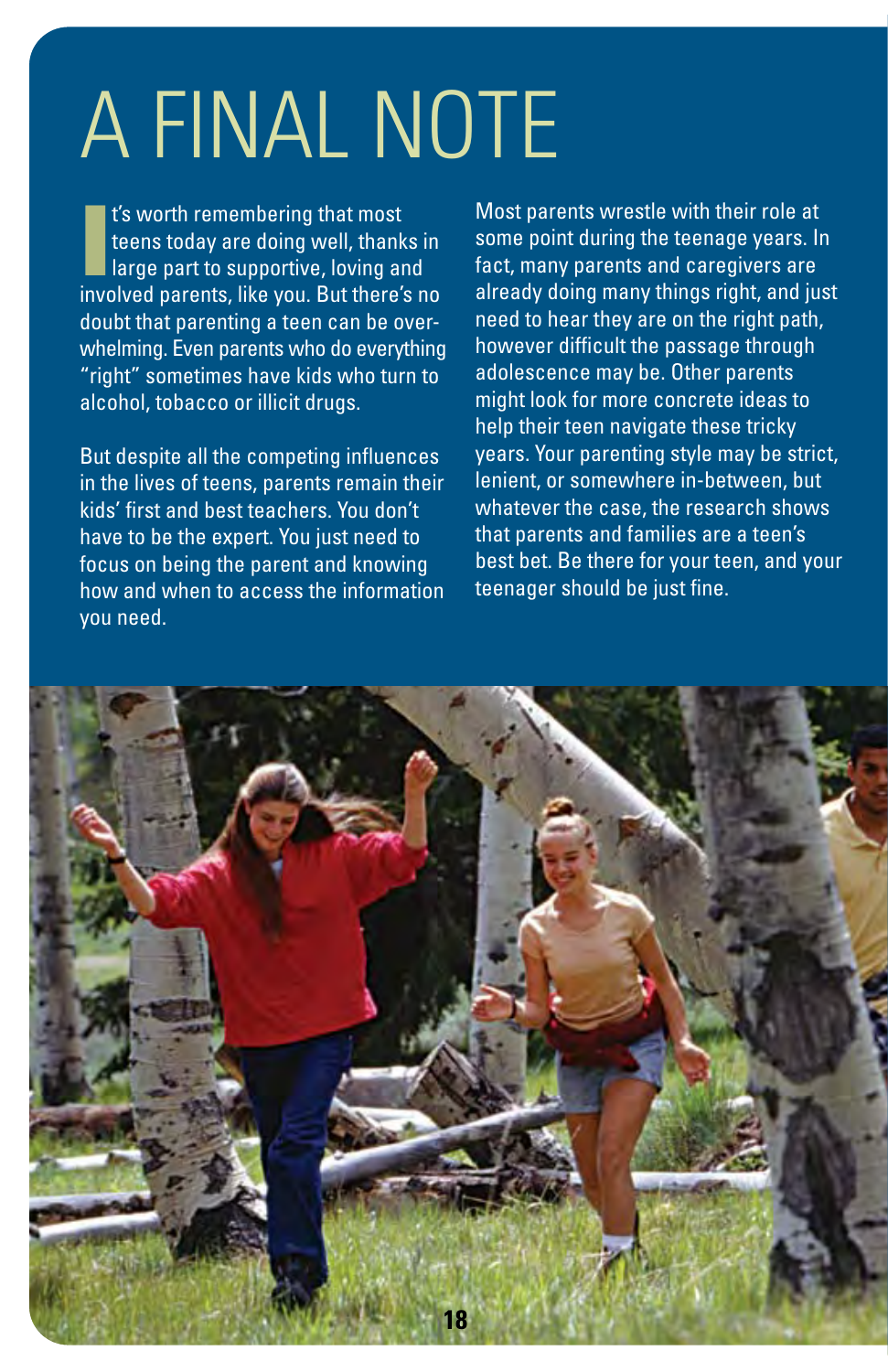#### ACKNOWLEDGMENTS

This parenting handbook was written by the National Youth Anti-Drug Media Campaign. The Media Campaign appreciates the invaluable participation of the following organizations in the development and review of this handbook.

American Academy of Pediatrics (*www.aap.org*) National Campaign to Prevent Teen Pregnancy (*www.teenpregnancy.org*) National Prevention Network, Public Information and Media Committee NYU Child Study Center (*www.aboutourkids.org*) Parent Corps (*www.parentcorps.org*)

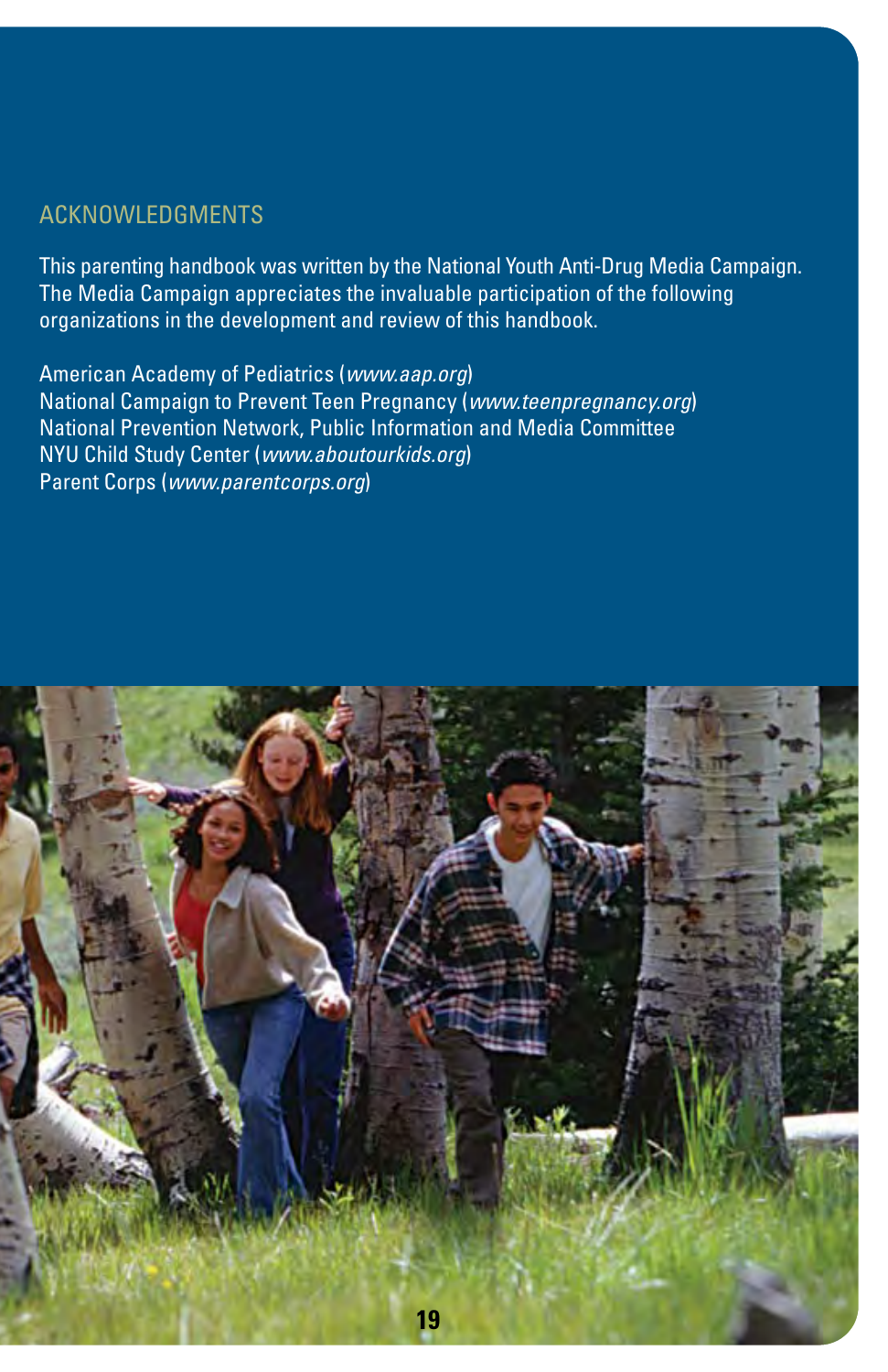FOR MORE HELP<br>This handbook includes information about risky behaviors teens are likely to engage in, including underage drinking, sexual activity and drugged driving. Many resources exist that address these issues in more detail. You can access these resources at *www.TheAntiDrug.com/parentresources.*

For more information and advice on parenting teenagers, visit *www.TheAntiDrug.com* (English) or *www.LaAntiDroga.com* (Spanish). *TheAntiDrug.com* has resources that can help you understand your specific style; your teen's emotional, psychological and physical development; and pressures facing teens today. The site also includes the latest information about illicit drugs and prevention, as well as booklets you can download.

You can also call 1-800-788-2800 or 1-877-SIN-DROGAS (Spanish) or email *nyac@theantidrug.com* for more information and materials.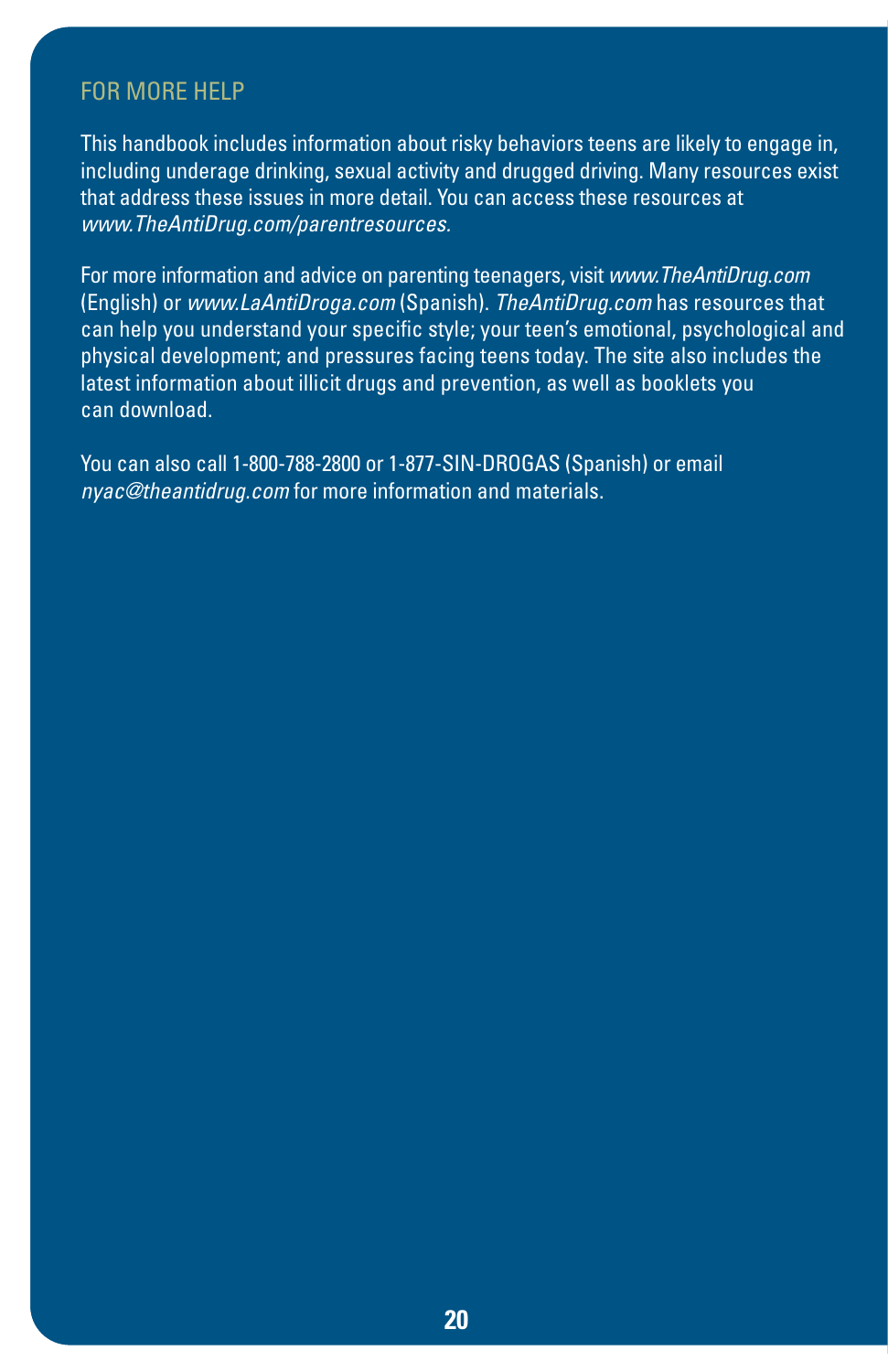## My Parent Network

| <b>PARENTS OF FRIENDS</b>      |                                          |
|--------------------------------|------------------------------------------|
| <b>NAME</b>                    | PHONE <sub>1</sub>                       |
| <b>EMAIL</b>                   | PHONE <sub>2</sub>                       |
| <b>NAME</b>                    | PHONE 1                                  |
| <b>EMAIL</b>                   | PHONE <sub>2</sub>                       |
| <b>TEACHERS</b>                |                                          |
| <b>NAME</b>                    | PHONE <sub>1</sub>                       |
| <b>EMAIL</b>                   | PHONE <sub>2</sub>                       |
| <b>NAME</b><br><b>EMAIL</b>    | PHONE <sub>1</sub><br>PHONE <sub>2</sub> |
| PRINCIPAL                      |                                          |
| <b>NAME</b>                    | PHONE <sub>1</sub>                       |
| <b>EMAIL</b>                   | PHONE <sub>2</sub>                       |
| <b>NAME</b>                    | PHONE <sub>1</sub>                       |
| <b>EMAIL</b>                   | PHONE <sub>2</sub>                       |
| <b>COACHES</b>                 |                                          |
| <b>NAME</b>                    | PHONE 1                                  |
| <b>EMAIL</b>                   | PHONE <sub>2</sub>                       |
| <b>NAME</b>                    | PHONE <sub>1</sub>                       |
| <b>EMAIL</b>                   | PHONE <sub>2</sub>                       |
| <b>COMMUNITY ORGANIZATIONS</b> |                                          |
| <b>NAME</b><br><b>EMAIL</b>    | PHONE <sub>1</sub><br>PHONE <sub>2</sub> |
| <b>NAME</b>                    |                                          |
| <b>EMAIL</b>                   | PHONE <sub>1</sub><br>PHONE <sub>2</sub> |
| <b>EMPLOYER / SUPERVISOR</b>   |                                          |
| <b>NAME</b>                    | PHONE <sub>1</sub>                       |
| <b>EMAIL</b>                   | PHONE <sub>2</sub>                       |
| <b>NAME</b>                    | PHONE <sub>1</sub>                       |
| <b>EMAIL</b>                   | PHONE <sub>2</sub>                       |
| <b>NEIGHBORS</b>               |                                          |
| <b>NAME</b>                    | PHONE 1                                  |
| <b>EMAIL</b>                   | PHONE <sub>2</sub>                       |
| <b>NAME</b>                    | PHONE 1                                  |
| <b>EMAIL</b>                   | PHONE <sub>2</sub>                       |
| <b>OTHERS</b>                  |                                          |
| <b>NAME</b>                    | PHONE <sub>1</sub>                       |
| <b>EMAIL</b>                   | PHONE <sub>2</sub>                       |
| <b>NAME</b><br><b>EMAIL</b>    | PHONE <sub>1</sub><br>PHONE <sub>2</sub> |
|                                |                                          |